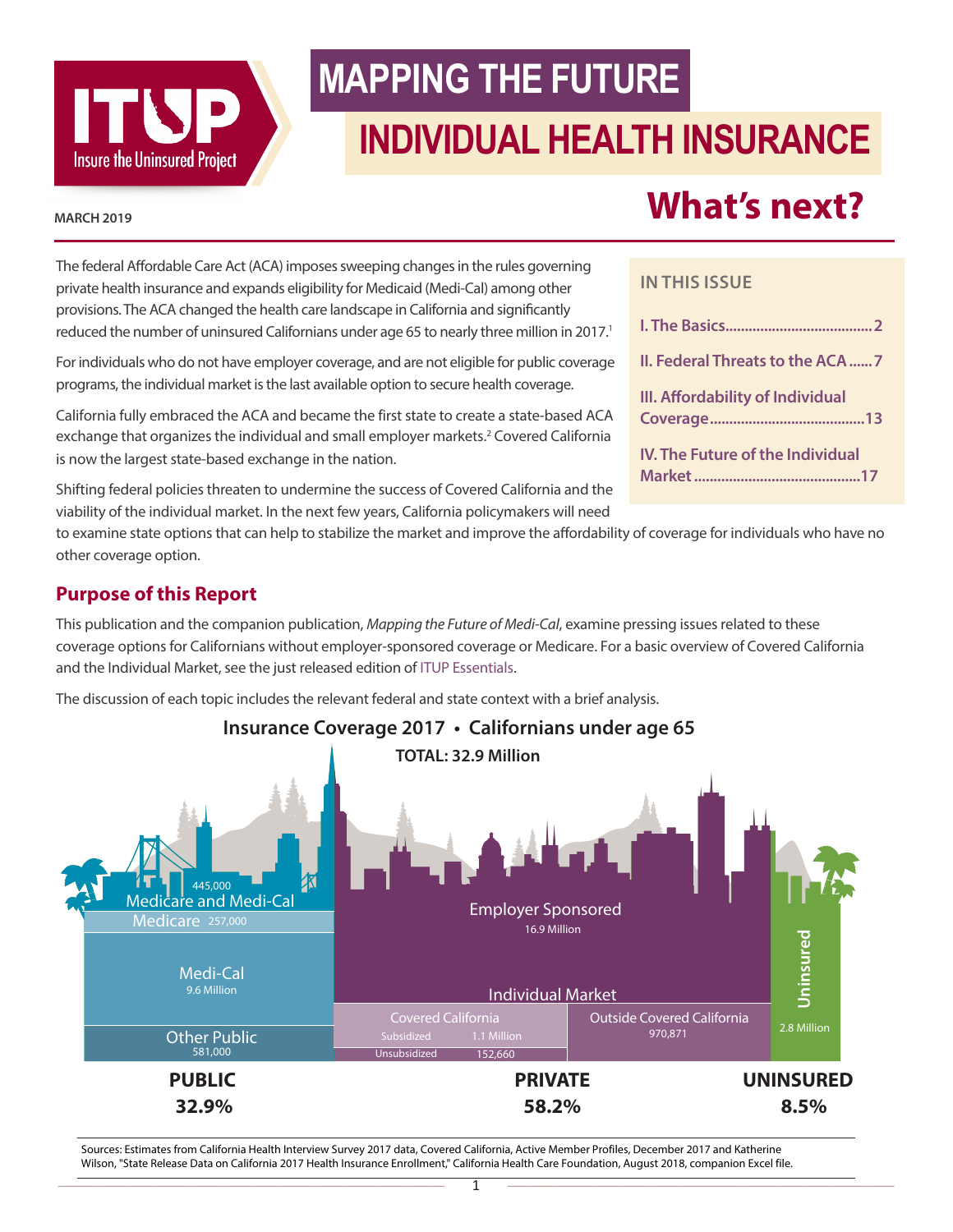## <span id="page-1-0"></span>**DEFINITIONS**

**ACA Premium Tax Credit** is a federal, refundable tax credit that reduces exchange monthly premiums for eligible individuals and families at or below 400 percent of the Federal Poverty Level (FPL) (\$48,560 in annual income for one person in 2019) who are not eligible for Medi-Cal.

**Actuarial Value (AV)** is the average percent of benefit costs covered by a health plan product compared to the out-of-pocket costs paid by the covered person. A 70% AV plan covers 70% of benefit costs and the enrollee pays 30%. The ACA assigns metal labels to specific actuarial values: bronze (60%), silver (70%), gold (80%) and platinum (90%).

**Cost Sharing Reductions (CSRs)** are federal payments to qualified health plans that reduce out-of-pocket costs for individuals between 138 and 250 percent FPL (between \$16,753 and \$30,350 in household income for one person in 2019) purchasing a silver level plan in the exchange.

#### **Essential Health Benefits (EHBs)**

are ten categories of health services that must be covered in individual and small employer health plans under the ACA.

**Out-of-Pocket Cost**is the amount an enrollee pays for covered services at the point of care, also known as cost-sharing. Out-of-pocket costs typically come in the form of coinsurance, copayments, and deductibles.

**Qualified Health Plan (QHP)** is a health plan that meets state and federal ACA marketplace requirements and is certified by Covered California to offer health coverage through the exchange.

## I. The Basics

The ACA establishes a federal floor that ensures individuals in every state have basic protections in common with respect to the availability, affordability, comparability and transparency of health coverage. A central theme of the ACA is to organize markets and products in ways that both protect consumers and make it easier for them to compare and choose among their coverage options.

A cornerstone of the ACA is the establishment of state-level health insurance exchanges that serve as marketplaces to support individuals and small employers in comparing coverage options and to administer federal financial assistance that helps low-income individuals and families purchase coverage.

## **Pre-ACA Individual Market**

Prior to the ACA, individual coverage was expensive, often with very limited benefits and high out-of-pocket costs. Health plans selling individual policies routinely denied coverage or hiked premiums based on an applicant's health status or medical history and imposed coverage exclusions for pre-existing health conditions.

Health plans in California and most other states had total discretion to collect and use medical and health information to evaluate individual applicants (known as medical underwriting); no two health plans had identical criteria for making coverage and rating decisions. Common conditions triggering a denial of coverage included cancer, diabetes and mental health disorders, but also less obvious conditions such as asthma, acne and obesity.

Coverage in the individual market often included annual and lifetime dollar limits on benefits, fixed limits on coverage (e.g., maximum 60 days of hospital coverage) and typically no limits on consumer out-of-pocket costs. Some policies excluded coverage for basic primary and preventive care and focused primarily on high-cost services like hospitalization.

## **ACA Individual Market [3](#page-17-0)**

Before the ACA, states assumed the primary role in setting market rules and regulating most aspects of private health insurance. Under the ACA, states continue to have the lead in oversight but now also enforce ACA federal standards affecting virtually all aspects of health insurance—including eligibility for coverage, benefits, premium rates, market conduct, quality and transparency—with the most sweeping changes affecting coverage in the individual and small group markets.

The ACA changed the individual market by removing barriers to coverage, setting minimum standards for coverage, and funding federal premium and cost-sharing subsidies. New ACA market rules include:

- Insurers can no longer deny coverage based on health status, medical history or pre-existing conditions and must offer and renew coverage to all eligible applicants (known as guaranteed issue and renewal);
- No coverage or benefit limits can be imposed because of pre-existing health conditions;
- No annual or lifetime dollar limits on benefits;

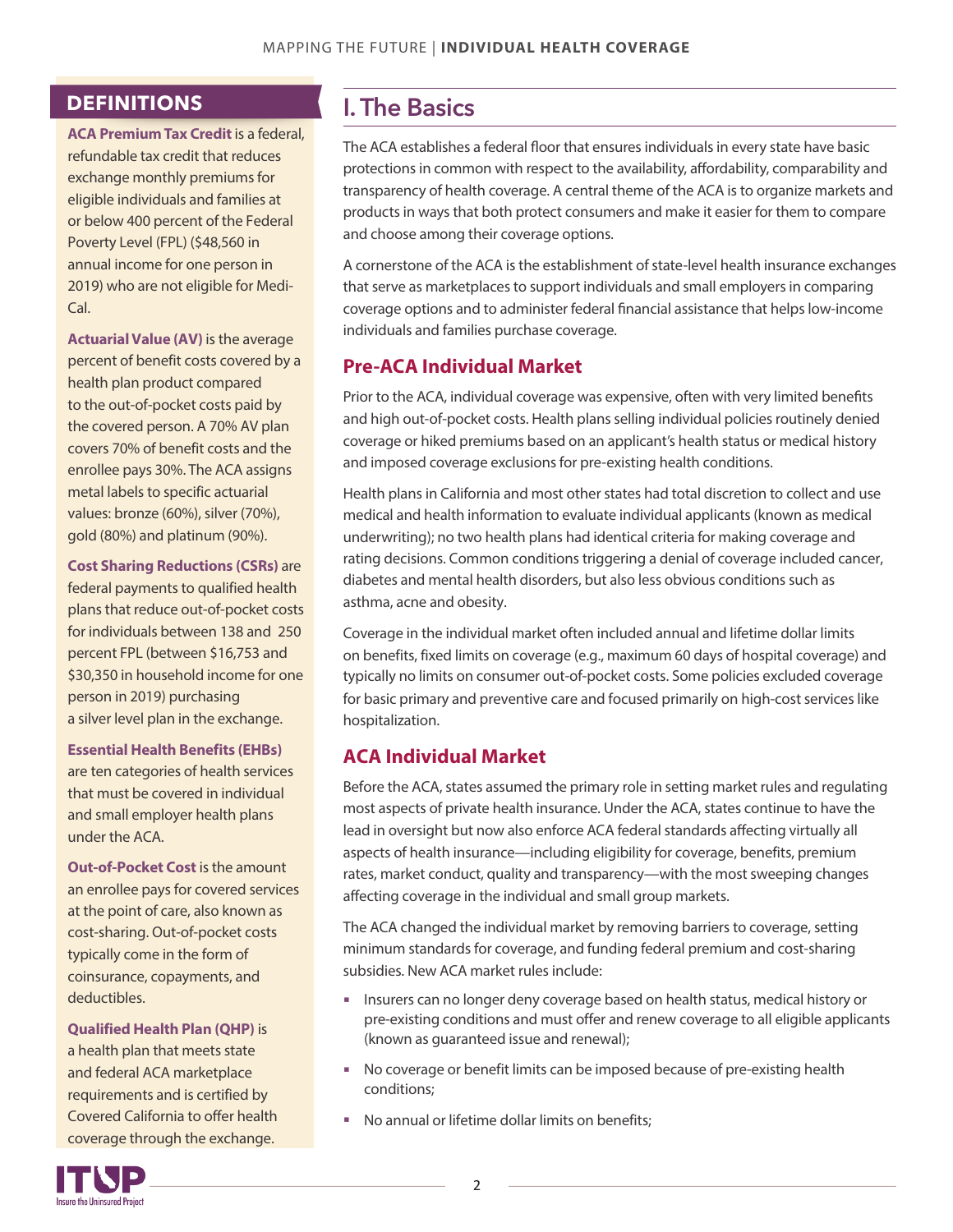- <span id="page-2-0"></span>Children can stay on a parent's health insurance plan as dependents until age 26;
- **Premiums must be based solely on age and geography (using state developed** regions);
- Premiums cannot vary by more than a three-to-one ratio from the youngest enrollee to the oldest;
- **Health plans must cover all ten essential health benefits, including mental health** and substance use treatment;
- Health plans must meet federally defined minimum values and disclose the actuarial value of products; and
- Consumer cost sharing is limited to a maximum out-of-pocket amount set annually by federal formula.[4](#page-17-0)

## **Average Annual Premium Contributions for Single Coverage Figure 1. Comparison of Consumer Share of Premiums, Covered California vs. Job-Based Coverage, 2017 Employer-Sponsored and Individual Coverage**



Source: California Health Care Foundation, California Employer Health Benefits: Workers Shoulder More Costs, June 26, 2018. Covered California, June 2017 Membership Profile. Chart prepared by Insure the Uninsured Project.

#### *Coverage under the ACA*

The ACA defines four"metal tiers" of coverage based on a product's actuarial value (AV), as shown below.<sup>[5](#page-17-0)</sup> The AV is the average portion of total health care costs covered by the health plan versus what consumers pay out-of-pocket, excluding premiums.

- *Bronze Tier* (60% AV)
- *Silver Tier* (70% AV)
- *Gold Tier* (80% AV)
- *Platinum Tier* (90% AV)

In addition, the ACA establishes a minimum coverage plan, or Catastrophic Plan, with lower monthly premiums and a high deductible (\$7,900 in 2019).<sup>[6](#page-17-0)</sup> To purchase a Catastrophic Plan, an individual must be under age 30 or qualify for a hardship or affordability exemption. The "minimum coverage" plan includes three doctor or urgent care visits with no out-of-pocket costs and offers free preventive benefits.<sup>[7](#page-17-0)</sup>

#### *ACA Federal Financial Assistance*

The ACA establishes federal subsidies to help low- and moderate-income individuals afford exchange coverage in the form of premium tax credits for individuals with incomes at or below 400 percent FPL. In 2018, nearly 90 percent of Covered California [e](#page-17-0)nrollees received premium assistance.<sup>8</sup>

## **FAST FACTS**

# **2.2 Million**

Californians purchase individual coverage

# **1.3 Million**

Californians on average are enrolled in Covered California



of Covered California consumers receive federal subsidies



Covered California enrollees report difficulty paying monthly premiums<sup>3</sup>

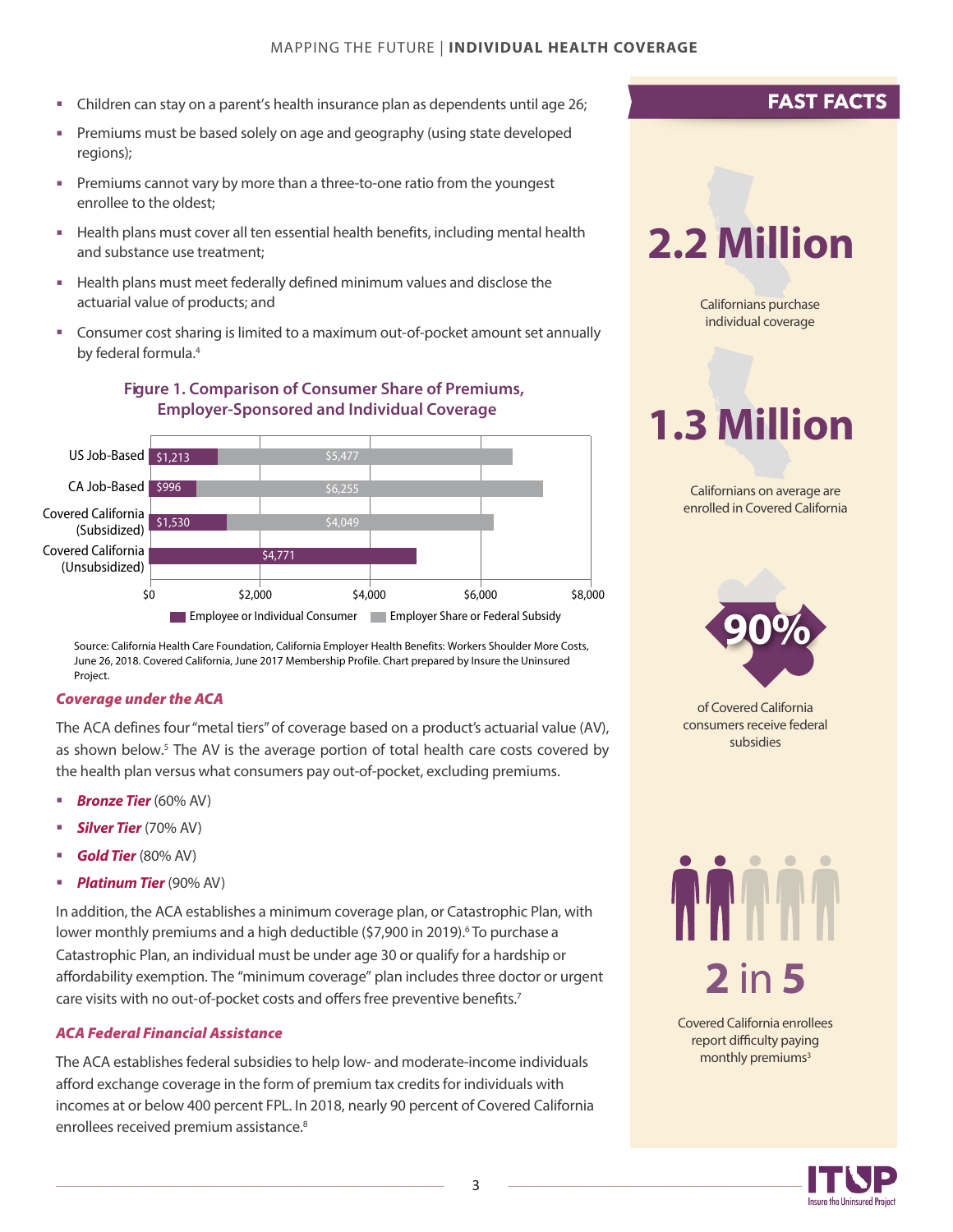<span id="page-3-0"></span>The ACA also establishes cost sharing reduction subsidies to reduce out-of-pocket costs for consumers with incomes at or below 250 percent FPL. The federal government makes CSR payments to health plans who then reduce consumer cost sharing. In 2017, the President eliminated CSR payments. Regardless of the federal contribution, plans are still required to reduce cost sharing for low-income enrollees under the ACA. (Note: Covered California worked to ensure the premium impacts were added only-to silver tier plans, a practice known as "silver loading,"so that the extra costs would be covered by increased federal subsidies rather than increasing premiums for consumers.)

## **The California Individual Market**

California fully embraced the ACA reforms of individual and small employer (group) coverage. The state had nearly 30 years of experience with guaranteed issue and renewal in the small group market and made necessary conforming changes while preserving state standards and consumer protections that exceeded the ACA.

California also passed conforming legislation for individual coverage and included numerous provisions that exceed ACA requirements to ensure a stable and healthy state exchange and market. Examples of California provisions that exceed federal requirements:

- Requires Covered California to choose health plans through a competitive process (selectively contract) and "provide health care choices that offer the optimal combination of choice, value, quality and service."[9](#page-17-0)
- **Federal law requires exchange health plans to offer at** least one silver and one gold option[.10](#page-17-0) California requires exchange health plans to offer coverage at all five levels, including the minimum coverage option.<sup>[11](#page-17-0)</sup>
- **EXECT:** Limits health plans only selling non-grandfathered individual coverage outside the exchange (off-exchange) to product offerings in the four metal tiers and prohibits them from offering catastrophic coverage. Requires off-exchange plans to offer coverage in all metal tiers.<sup>[12](#page-17-0)</sup>

#### *Covered California as an Active Purchaser*

California made the decision early on to set up the state exchange as an"active purchaser,"meaning that it selectively contracts with insurers, negotiates rates, standardizes benefits and requires programs that promote delivery system improvement. Covered California is required to select participating health plans through a competitive process. For each coverage year, Covered California actively negotiates with potential plans on premiums, networks, geographic coverage and quality performance. In addition, Covered California health plan contracts impose contract requirements adopted by

the independent Covered California Board related to quality, performance and public reporting.

As one indicator of the impact of an active purchaser exchange, for Covered California enrollees, weighted average premiums increased by 7.7 percent in the first five years of operation, 2014-2019, compared to 13.1 percent in the Federally Facilitated Marketplace that organizes coverage for states without an exchange.<sup>[13](#page-17-0)</sup>

#### *Standard Benefit Designs*

As permitted in federal law and authorized in California law, Covered California requires contracted QHPs to offer standard benefits at each coverage level defined by specified coverage and consumer cost sharing requirements. Standardized benefit designs support consumer decision making by simplifying the choice between health plans, allowing for an"apples to apples" comparison of the premium price and other features.

Covered California worked with stakeholders to develop what it calls "Patient-Centered Designs"that encourage access to primary and preventive care services. For example, in bronze-tier coverage, three basic primary and preventive care services are covered before the consumer has to meet the annual deductible. In the other metal tiers, a broader set of primary and preventive care services are not subject to the deductible.

Under California law, the standard benefit designs also affect coverage offerings in the outside market. Health plans not in the exchange also have to offer standard benefit designs in each metal tier.[14](#page-17-0) Exchange standardized products offered outside the exchange are sometimes referred to as "mirror" products.

#### *State Oversight of Health Insurance in California*

For more than 50 years, California has maintained a bifurcated system for regulation of health insurance. The Department of Managed Health Care (DMHC) regulates Health Maintenance Organizations (HMOs) and some Preferred Provider Organizations (PPOs) under the Knox-Keene Health Care Service Plan Act of 1973 (Knox-Keene). The California Department of Insurance (CDI) regulates some PPOs and traditional indemnity insurance subject to the California Insurance Code.

State regulators control market entry, evaluate initial and ongoing compliance with statutory and regulatory standards, and enforce standards through legal remedies including fines, penalties, court injunctions, suspension or revocation. Once the ACA reduced the differences between products, health plans moved products to DMHC which now regulates 75 percent of the individual market. (See Figure 2.) Although similar rules and standards now apply, legacy differences remain and parallel statutes have not always resulted in parallel regulations or enforcement.

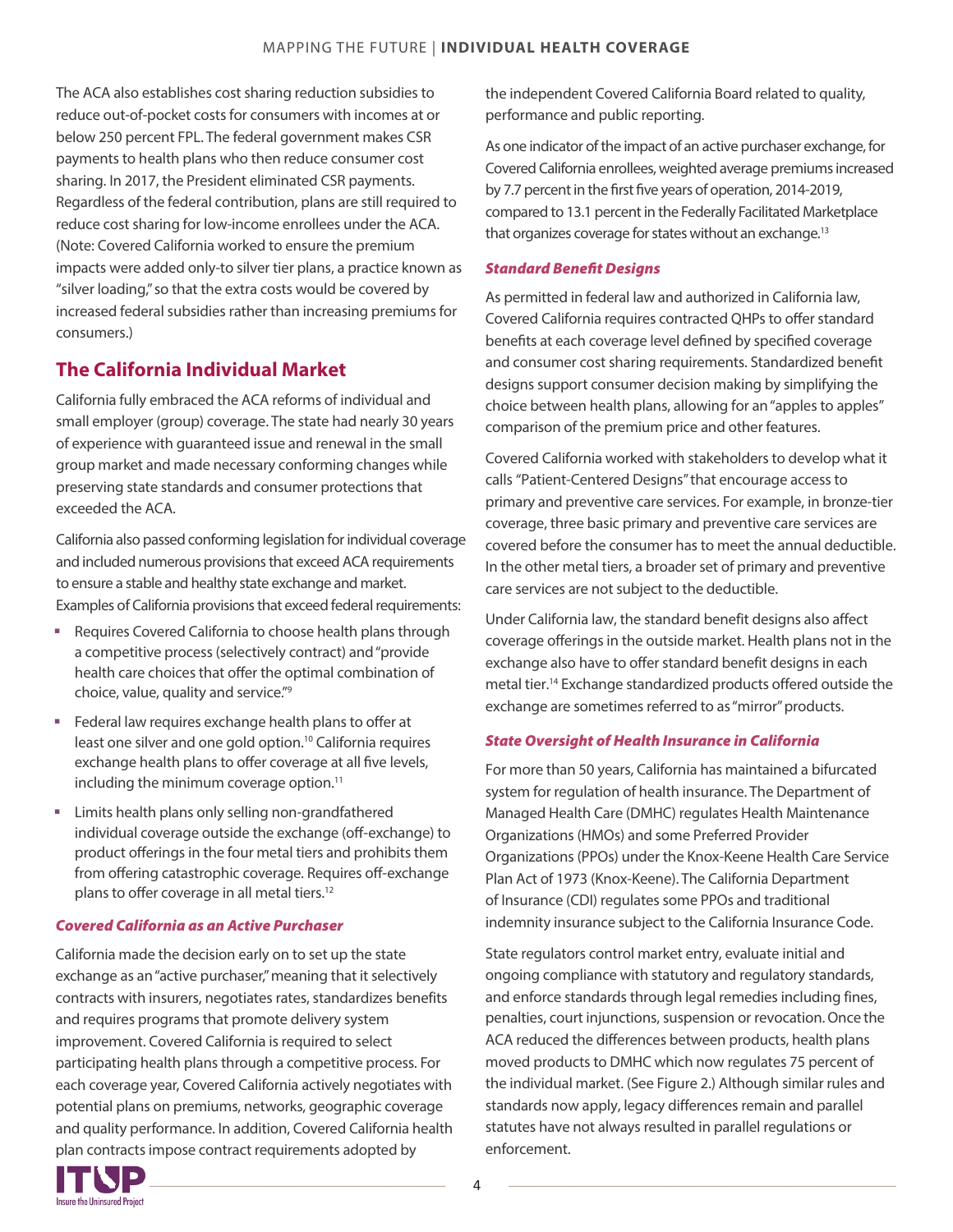#### MAPPING THE FUTURE | **INDIVIDUAL HEALTH COVERAGE**



#### <span id="page-4-0"></span>**Figure 2. Individual Market Enrollment by Regulator Pre- and Post ACA, 2013-2017**

Source: Katherine Wilson "[State Releases Data on California 2017 Health Insurance Enrollment,](https://www.chcf.org/blog/state-releases-data-on-california-2017-health-insurance-enrollment/)" California Health Care Foundation, August 1, 2018, Document Downloads, "California Health Insurance Enrollment Data, 2017 (zip)."

#### **Key Characteristics of California's Individual Health Insurance Market**

 *Individual CoverageDiffers from Job-Based or Public Coverage.* Individual health insurance is often the only coverage option for individuals without job-based coverage or eligibility for public coverage programs such as Medi-Cal or Medicare. Because individuals must pay the full premium and cost sharing for their coverage, unlike job-based coverage where employers contribute to the premiums, financial assistance, affordability and the need for outreach that encourages individuals to sign-up are especially important in the individual market.

Given the potential for consumers to bear significant premiums and out-of-pocket costs, those who have existing health care needs or worries are more likely to seek out coverage than healthier individuals. Given the relatively small number who purchase individual coverage (2.2 million), compared with the larger employer market (16.9 million), the associated "risk profile"of individuals purchasing individual coverage has a significant impact on costs and premiums for everyone.

 *Coverage Split Between Exchange and Off-Exchange.* About 2.2 million Californians purchased individual coverage in 2017, 56 percent through Covered California and 44 percent "off-exchange" purchased directly from health plans.[15](#page-17-0) (See Figure 3.) Product choices outside Covered California include those that meet ACA standards (ACAcompliant) and products identical to products sold in Covered California ("mirror" products). In addition, a small number of "grandfathered plans"(approximately 225,000 enrolled in 2017), which are described below, remain in the individual market.

**Grandfathered Plans**. Under the ACA, individual and small group health plans that existed on March 23, 2010 – the day the ACA was enacted –are subject to only certain provisions of the law. For example, grandfathered health plans are limited to individuals (and small employers) enrolled prior to passage of the ACA, the offering health plans can charge more based on pre-existing conditions and they do not have to meet all of the ACA's essential benefits requirements. Grandfathered health plans can lose this status if certain significant changes are made to the coverage that reduce benefits or increase consumer costs.

- *Covered California is Strong Despite Enrollment "Churn."* California has successfully implemented a strong and resilient state-based exchange. Resources dedicated to outreach, marketing, and application assistance, and state policies that exceed ACA requirements, have helped to maintain steady enrollment in the nation's largest statebased marketplace. Despite more turnover or churn in Covered California than in the large employer market, Covered California has maintained relatively consistent total enrollment numbers over the past five years. Each year, approximately 40 percent of Covered California enrollees leave the marketplace, with most (84 percent) transitioning to other coverage.<sup>[16](#page-17-0)</sup> This phenomenon, often referred to as "churn,"also characterized the individual market pre-ACA. The level of churn underscores that individual coverage is a fallback option as people move back and forth to job-based coverage, or as incomes fluctuate between eligibility for Medi-Cal versus federal subsidies available in the exchange.
- *Federal Financial Assistance is Essential but Affordability Concerns Remain.* Covered California administers the federal premium tax credits that reduce premiums for individuals under 400 percent FPL.

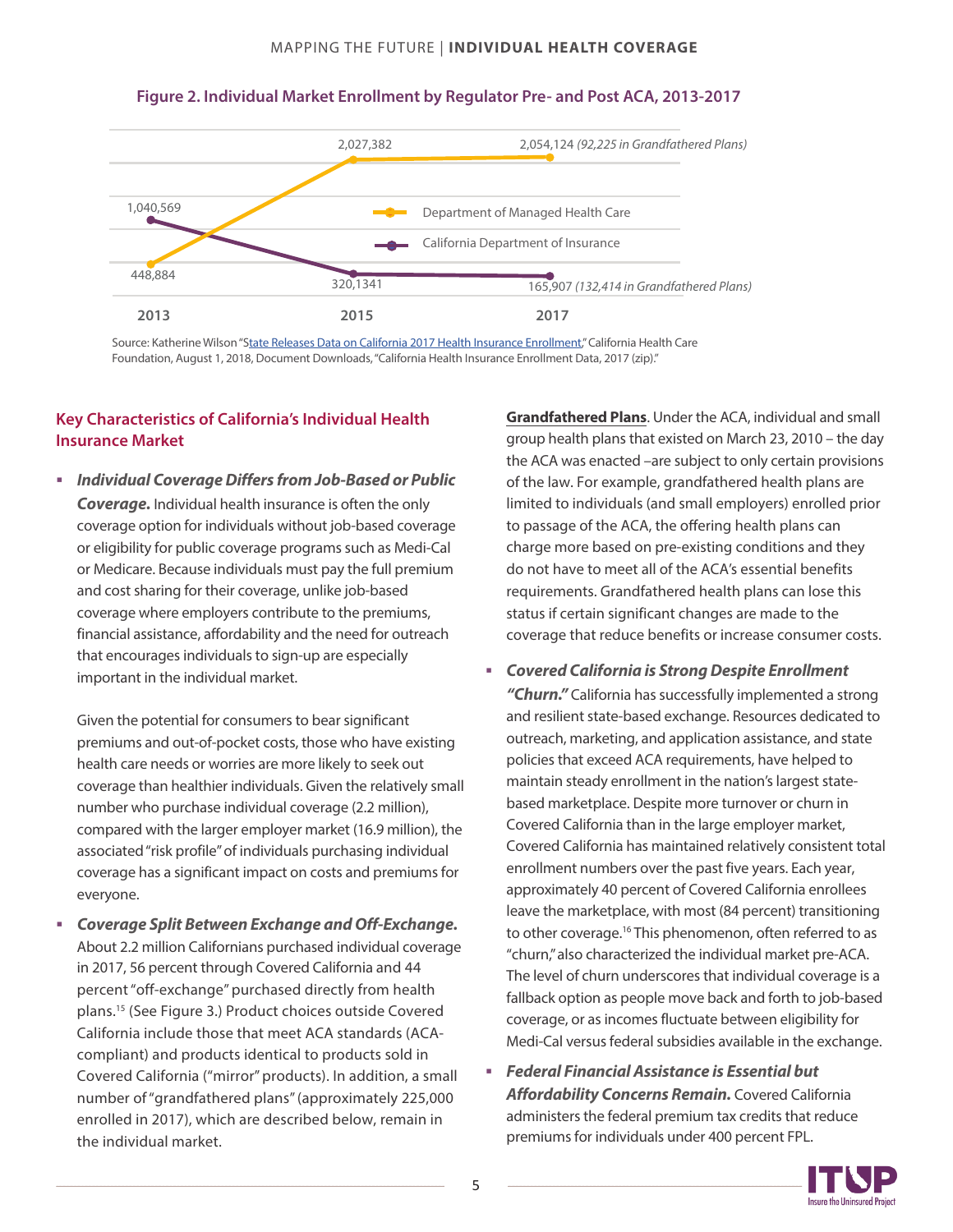#### **Figure 3. Profile Of California's Individual Market, 2017**



Source: Katherine Wilson, ["State Releases Data on California 2017](https://www.chcf.org/blog/state-releases-data-on-california-2017-health-insurance-enrollment/)  [Health Insurance Enrollment"](https://www.chcf.org/blog/state-releases-data-on-california-2017-health-insurance-enrollment/) California Health Care Foundation, August 2018, companion Excel file.

Federal ACA subsidies are critical to the success of Covered California and to preserving California's coverage gains. In 2018, nearly 90 percent of Covered California enrollees were eligible for and received federal subsidies.<sup>[17](#page-17-0)</sup> Individuals can choose to purchase coverage through Covered California or directly from a health plan outside the state marketplace, but premium subsidies and CSRs based on family income are only available through Covered California. Although federal subsidies have been a game-changer in bringing many low- and moderateincome individuals into coverage, affordability challenges remain as discussed below.

**Premium Prices Matter.** Cost is the primary reason Californians report for remaining uninsured.[18](#page-17-0) Since individuals bear the full premium costs for individual coverage, absent financial assistance, the decision to purchase coverage is heavily impacted by premium rates. Premium costs also influence coverage selection. In 2018, a majority of Covered California enrollees selected products with lower premiums even though the products cover a lower proportion of anticipated expenses – 29 percent selected a bronze plan (lowest premiums) and 56 percent chose a silver plan; less than 15 percent enrolled in a gold or platinum plan (highest premiums) which cover a higher proportion of anticipated expenses.[19](#page-17-0) Among subsidized enrollees, the majority selected a silver plan (60 percent) where CSRs are available to lower-income individuals. By contrast, higher proportions of unsubsidized enrollees chose bronze (47 percent) compared to relatively low numbers choosing gold (18 percent) or platinum (8 percent) plans.[20](#page-17-0)

#### **Figure 4. Covered California Premium Rate Increases, Year-Over-Year, Statewide Weighted**



Source: Covered California Rate for 2015, 2016, 2017, 2018, 2019. \* The Cost sharing reduction surcharge imposed on silver tier plans is not included in these rates.

- **Premiums Vary by Region.** Insurers wanting to participate in the exchange propose regions and partial regions they wish to serve, and region-specific rates, which are then negotiated with Covered California. Wide variation in average premiums have occurred acrossthe state in each of the past five years. For example, comparing San Francisco and Los Angeles, premiums can be as much as 24 percent higher in San Francisco.<sup>[21](#page-17-0)</sup> Premium rates are also subject to rate review by DMHC and CDI.The regulators determine the reasonableness of the rates but cannot approve or disapprove the final rates. Annual rate increases have generally not impacted total Covered California enrollment and in most regions consumers can shop for a lower cost product in the same tier. For Covered California enrollees receiving premium assistance, subsidies increase as premiums increase, insulating consumers from the cost increases. (See Figure 4.)
- *Number of Health Plans Varies by Region.* Consistent with federal law, California divides the state into 19 pricing or rating regions for individual and small employer coverage. The number and type of health plan options varies by region. In the last three years, the same eleven health plans participated in Covered California but many cover only a few regions of the state. For some rating regions, and in some zip codes, consumers have only one or two health plan choices in the exchange, often contributing to premiums much higher than other areas of the state. Approximately four percent of Covered California enrollees in 2019 had only one health plan choice. Ninety-six percent had at least two plans and 80 percent had three.<sup>[22](#page-17-0)</sup>

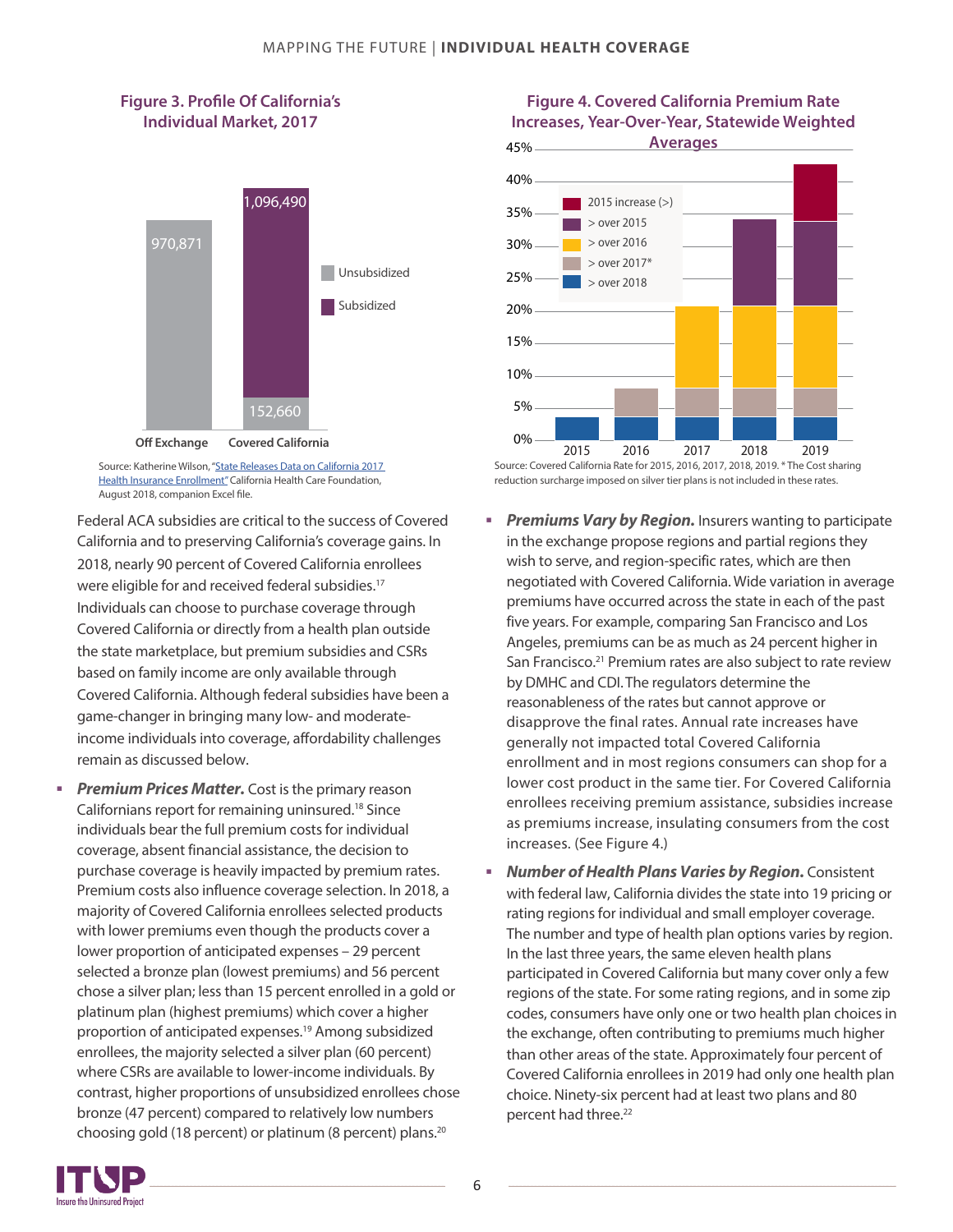## II. Federal Threats to the ACA

In 2017, there were more than 50 Republican-led attempts to repeal or modify the ACA. Major Congressional efforts to repeal and [replace the ACA in 2017 included the](http://www.itup.org/aca-watch/fact-sheets/#The%20Graham-Cassidy-Heller-Johnson%20Proposal) [American Health Care Act](http://www.itup.org/aca-watch/fact-sheets/#Summary%20of%20The%20American%20Health%20Care%20Act)[, the](http://www.itup.org/aca-watch/fact-sheets/#The%20Graham-Cassidy-Heller-Johnson%20Proposal) [Better Care Reconciliation Act](http://www.itup.org/aca-watch/fact-sheets/#Summary%20of%20the%20Better%20Care%20Reconciliation%20Act)[, and the Graham-Cassidy-](http://www.itup.org/aca-watch/fact-sheets/#The%20Graham-Cassidy-Heller-Johnson%20Proposal)Heller-[Johnson Proposal](http://www.itup.org/aca-watch/fact-sheets/#The%20Graham-Cassidy-Heller-Johnson%20Proposal). All of these bills failed. (See Figure 5 below.)

#### **Figure 5. Federal ACA Repeal and Replace Legislation**

| <b>Repeal and Replace Bill</b>                           | <b>Overview of Individual Market Provisions</b>                                                                                                                                                                                                                                        |  |  |
|----------------------------------------------------------|----------------------------------------------------------------------------------------------------------------------------------------------------------------------------------------------------------------------------------------------------------------------------------------|--|--|
| <b>American Health Care Act</b>                          | Eliminates the ACA requirement for individuals and employers to purchase coverage (individual and<br>ш<br>employer mandates) and the penalties associated with failure to comply.                                                                                                      |  |  |
|                                                          | Replaces the individual mandate with a late enrollment penalty.<br>×                                                                                                                                                                                                                   |  |  |
|                                                          | Maintains the requirement that health plans cover EHBs unless the state secures a waiver.<br>×                                                                                                                                                                                         |  |  |
|                                                          | Eliminates ACA actuarial value standards.<br>×                                                                                                                                                                                                                                         |  |  |
|                                                          | Replaces ACA tax credits with new age-adjusted tax credits that do not vary by geographic region,<br>×<br>income or premium levels.                                                                                                                                                    |  |  |
|                                                          | Repeals the CSR subsidies.<br>×                                                                                                                                                                                                                                                        |  |  |
|                                                          | Allows states to change the ratio for health care premiums between the youngest and oldest adults<br>ш<br>to 5:1 instead of the 3:1 ratio in the ACA.                                                                                                                                  |  |  |
| <b>Better Care Reconciliation</b><br>Act                 | Retroactively, eliminates the ACA penalties for individuals and employers who do not comply with<br>٠<br>the individual mandate.                                                                                                                                                       |  |  |
|                                                          | Replaces the individual mandate with a late enrollment penalty.<br>×                                                                                                                                                                                                                   |  |  |
|                                                          | Reduces the value and amount of premium tax credits by linking the credit to coverage with an<br>×<br>actuarial value of 58 percent instead of the ACA benchmark of the second lowest cost silver plan, a<br>70 percent actuarial value plan.                                          |  |  |
|                                                          | Reduces the income eligibility for premium tax credits from 400 percent to 350 percent FPL.<br>×                                                                                                                                                                                       |  |  |
|                                                          | Allows premium tax credits to be used to purchase catastrophic plans.<br>×                                                                                                                                                                                                             |  |  |
|                                                          | Repeals the CSR subsidies.<br>×                                                                                                                                                                                                                                                        |  |  |
| <b>Graham-Cassidy-Heller-</b><br><b>Johnson Proposal</b> | Eliminates penalties for individuals and employers that do not comply with the ACA coverage<br>×<br>mandates and allows states to waive many of the consumer protections of the ACA.                                                                                                   |  |  |
|                                                          | Establishes a new state block grant program consolidating ACA funding for coverage expansion<br>ш<br>(premium tax credits, cost sharing reductions and Medicaid expansion), reducing the funding and<br>implementing complex funding formulas for determining individual state grants. |  |  |
|                                                          | Ends refundable tax credits and CSR subsidies.<br>×                                                                                                                                                                                                                                    |  |  |

While no major repeal effort succeeded in Congress, over the last two years, Congress and the federal administration have adopted other strategies that weaken the ACA, including repealing the penalty for not having health insurance, and adopting regulations and administrative guidance that rollback key provisions and protections built in to the ACA. In addition, legal challenges initiated at the state level also pose a significant threat to the coverage gains and market improvements California has made under the ACA.

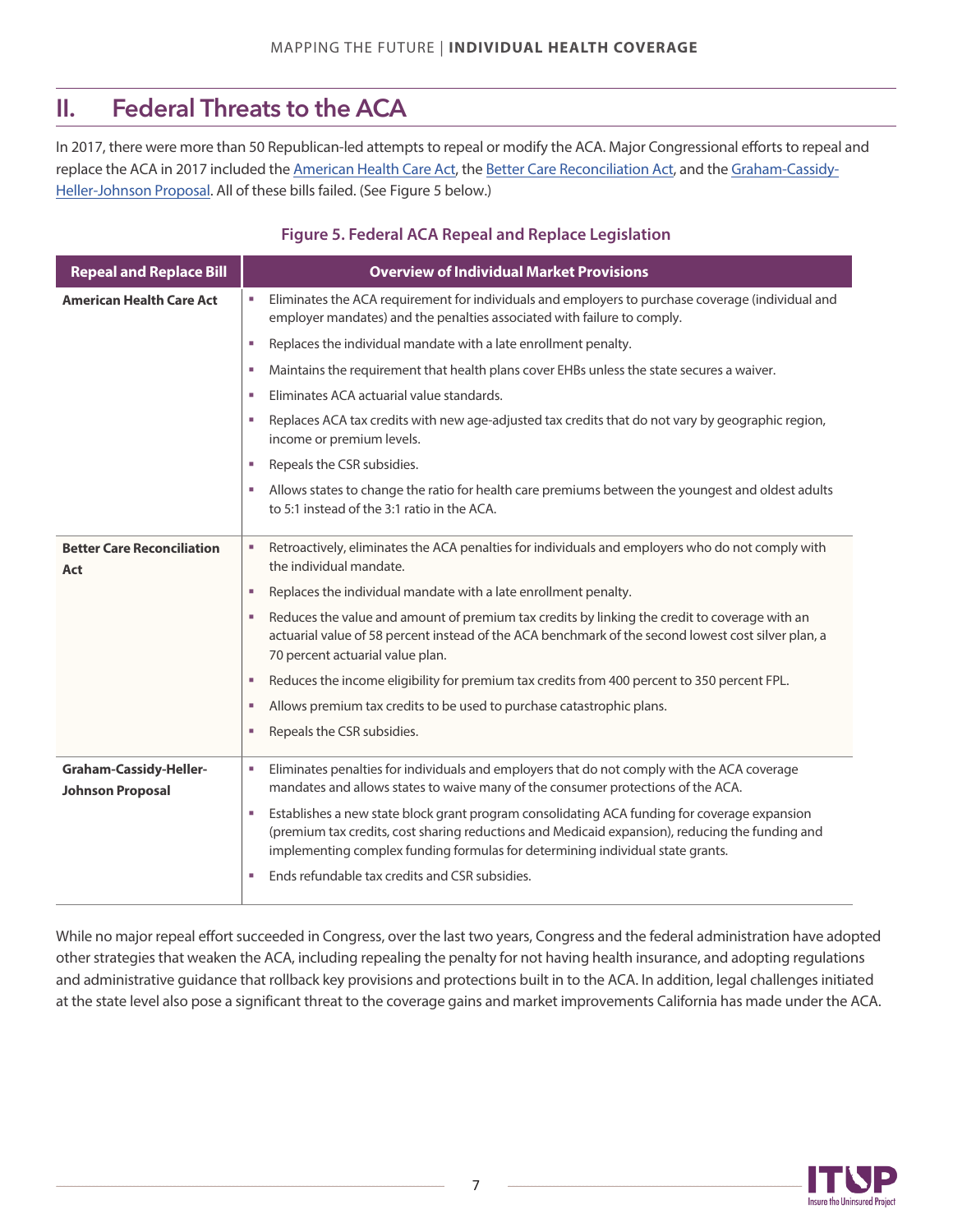## <span id="page-7-0"></span>*FEDERAL THREAT ISSUE 1: Elimination of the Individual Mandate Tax Penalty*

### **Overview**

The ACA requires individuals to maintain minimum coverage unless exempted, or pay a tax penalty. The basic rationale behind an individual coverage requirement is that if everyone is required to have insurance—including young and healthy people—the "risk pools" will be broad enough to lower premiums for everyone, even those with expensive medical conditions. Health insurers "pool," or combine, the medical costs of specific groups to calculate premiums. Pooling risks together allows the higher costs of the less healthy covered individuals to be offset by the relatively lower costs of healthier individuals. In general, the larger the risk pool, the more predictable and stable the premiums will be. For this reason, the individual health insurance market, a relatively small market compared to employer coverage and large public programs, has always been susceptible to significant premium changes based on the relative number and risk profile of the individuals covered.

health insurance effective January 1, 2019. At the time, the Congressional Budget Office estimated that four million fewer people would be covered in 2019 because of the elimination of the individual mandate penalty, increasing to 12-13 million from 2021-2027, while premiums in the individual market would increase by about 10 percent most years between 2019-2027.<sup>[23](#page-17-0)</sup>

At the state level, several states adopted state coverage requirements (See Figure 6 below) and other states have considered legislation to adopt state-specific individual mandates, including Connecticut and Maryland. The legislation did not advance in these two states.

As just one illustration of the impact of a state-based individual mandate, in Massachusetts, enrollment doubled following the full implementation of the state individual mandate which imposed a different penalty structure than that of the ACA. As a result, enrollment growth was greater among those without, compared to those with, a chronic illness, and the average enrollee age also dropped.<sup>[24](#page-17-0)</sup>

## **Federal Context**

In December 2017, Congress passed the Tax Cuts and Jobs Act, which eliminated the financial penalty for not having

| <b>State</b>                        | <b>State-Specific Individual Mandate and Penalty</b>                                                                                                                                                                                                                        |  |  |
|-------------------------------------|-----------------------------------------------------------------------------------------------------------------------------------------------------------------------------------------------------------------------------------------------------------------------------|--|--|
| <b>Massachusetts</b>                | Enacted pre-ACA in 2006.<br>×                                                                                                                                                                                                                                               |  |  |
|                                     | Requires all adults to have a minimum level of affordable coverage except for people with sincerely held religious<br>m.<br>beliefs or with certain financial hardships.                                                                                                    |  |  |
|                                     | The tax penalty for not complying equals up to 50 percent of the lowest cost plan available to the individual in the<br><b>COL</b><br>state's marketplace. Exemptions from the penalty include individuals under 150 percent FPL and those with a short<br>gap in coverage. |  |  |
| <b>New Jersey</b>                   | Recently enacted and in effect in 2019 with rules closely resembling the federal rules, but the maximum penalty is<br>ш<br>tied to state-specific bronze plan premium.                                                                                                      |  |  |
|                                     | Requires uninsured taxpayers to receive a notice informing them about coverage options.<br>×,                                                                                                                                                                               |  |  |
|                                     | Penalty revenue to be used for state-operated reinsurance program.<br>×.                                                                                                                                                                                                    |  |  |
| <b>Vermont</b>                      | Recently enacted and in effect in 2020.<br>×                                                                                                                                                                                                                                |  |  |
|                                     | No enforcement mechanism or penalty, a workgroup is charged with developing recommendations.<br>×.                                                                                                                                                                          |  |  |
|                                     | Requires outreach to inform consumers about coverage options and the new state-specific individual mandate.<br><b>COL</b>                                                                                                                                                   |  |  |
| <b>District of Columbia</b><br>(DC) | Recently enacted and in effect in 2019 with rules closely resembling the federal rules, but the maximum penalty is<br>tied to DC-specific bronze plan premium.                                                                                                              |  |  |
|                                     | Requires uninsured taxpayers to receive a notice informing them about coverage options.<br>a.                                                                                                                                                                               |  |  |
|                                     | Penalty revenue is to be used for outreach, education, and increasing availability or affordability of insurance.<br>ш                                                                                                                                                      |  |  |

#### **Figure 6. State-Specific Individual Mandates and Penalties**

Source: Office of Legislative Research, ["Federal and State Individual Mandate Penalties](https://www.cga.ct.gov/2018/rpt/pdf/2018-R-0204.pdf)," November 2018 and Dania Palanker, Rachel Schwab, and Justin Giovannelli, "State Eff[orts to Pass Individual Mandate Requirements Aim to Stabilize Markets and Protect Consumers,"](https://www.commonwealthfund.org/blog/2018/state-efforts-pass-individual-mandate-requirements-aim-stabilize-markets-and-protect) June 14, 2018.

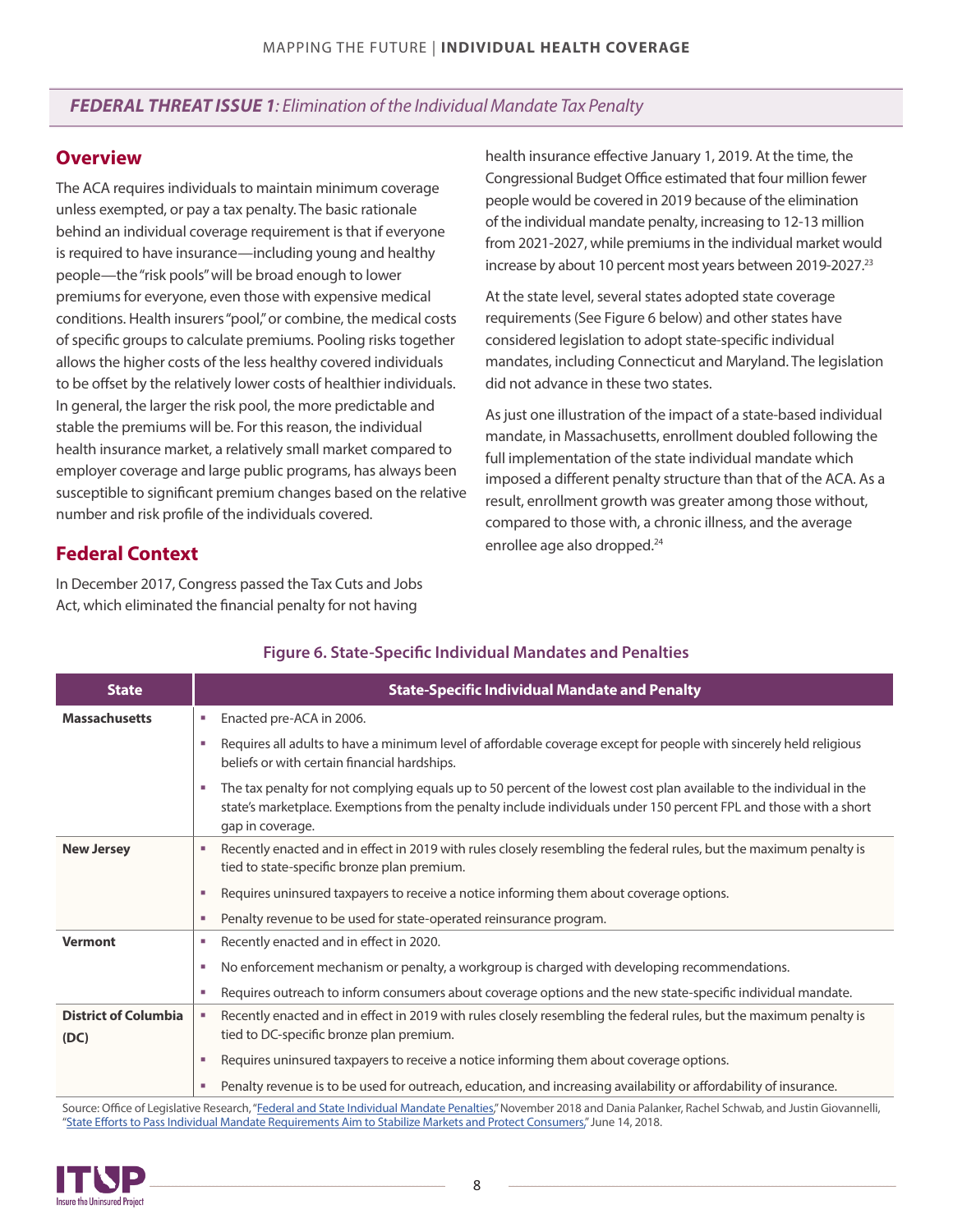## <span id="page-8-0"></span>**State Context**

Covered California estimated that the elimination of the individual mandate penalty would increase premiums by 6 percent and reduce enrollment by approximately 12 percent in 2019.<sup>[25](#page-17-0)</sup> A study published in Health Affairs estimated that the elimination of the penalty would negatively impact the recent coverage gains by a substantial margin (about 19 percent of respondents said they would not have purchased coverage in 2017 if there had been no penalty), particularly for those who have historically been less likely to be insured (e.g., those with lower income, lower education, Latinos, younger and healthier people).[26](#page-17-0)

Covered California health plans anticipated the impact of eliminating the penalty and submitted higher premiums for 2019; rate increases ranged from 2.5-6 percent, with an average increase of 3.5 percent.<sup>[27](#page-17-0)</sup> Results of the 2019 Covered California open enrollment period suggest that the drop in new enrollment associated with the elimination of the individual mandate tax penalty may be substantially higher than anticipated. According to preliminary data from the 2019 open enrollment, new enrollments dropped 23.7 percent, with new enrollment of subsidy-eligible consumers dropping 22.2 percent (from 359,480 individuals in 2018 to 279,690 in 2017) and unsubsidized new enrollment dropping 28.6 percent (from 63,720 individuals in 2018 to 45,500 in 2017.)<sup>[28](#page-17-0)</sup> (See Figure 7 below.)



**Figure 7. Preliminary New Enrollment in Covered California, Open Enrollment Period, 2016-2019**

Source: Sources: Covered California, ["Covered California 2019 Open Enrollment Early Observations and Analysis,"](https://hbex.coveredca.com/data-research/library/CoveredCA_2019_Open_Enrollment_Early_Analysis.pdf) January 30, 2019, see Appendix. Covered California, 2016, 2017 and 2018 [Open Enrollment plan](https://hbex.coveredca.com/data-research/library/CoveredCA_2019_Open_Enrollment_Early_Analysis.pdf) selection profile. Chart prepared by Insure the Uninsured Project.

## **Analysis**

UCLA and UC Berkeley researchers [estimate](http://laborcenter.berkeley.edu/pdf/2018/CA-Coverage-Gains-To-Erode-Without-Further-State-Action.pdf) that the rate of uninsured Californians will increase without state action to counteract the elimination of the tax penalty.<sup>29</sup> The study projects that between 150,000 and 450,000 more Californians will be uninsured in 2020, growing to between 490,000 and 790,000 more uninsured in 2023, compared to the projected number if the ACA penalty had been maintained. Researchers found that the most substantial enrollment changes will occur in the individual market, where they project enrollment will decline by 10.1 percent in 2020 and 14.4 percent in 2023.

To ensure stability of insurance markets, particularly the individual market, policymakers are considering options to address the enrollment and cost impacts. Options under discussion include:

- **Financial incentives for individuals to retain coverage, such** as adding state-funded premium assistance for individuals above 400 percent FPL and increased assistance for subsidyeligible individuals;
- State-specific individual mandate, an approach that is being implemented by Massachusetts, New Jersey, Vermont and the District of Columbia, and being considered by several other states;
- Increased resources for outreach and enrollment; and
- Reinsurance as a cost containment tool. A reinsurance program would provide state funds to protect insurers from high cost claims by covering costs above a certain amount.

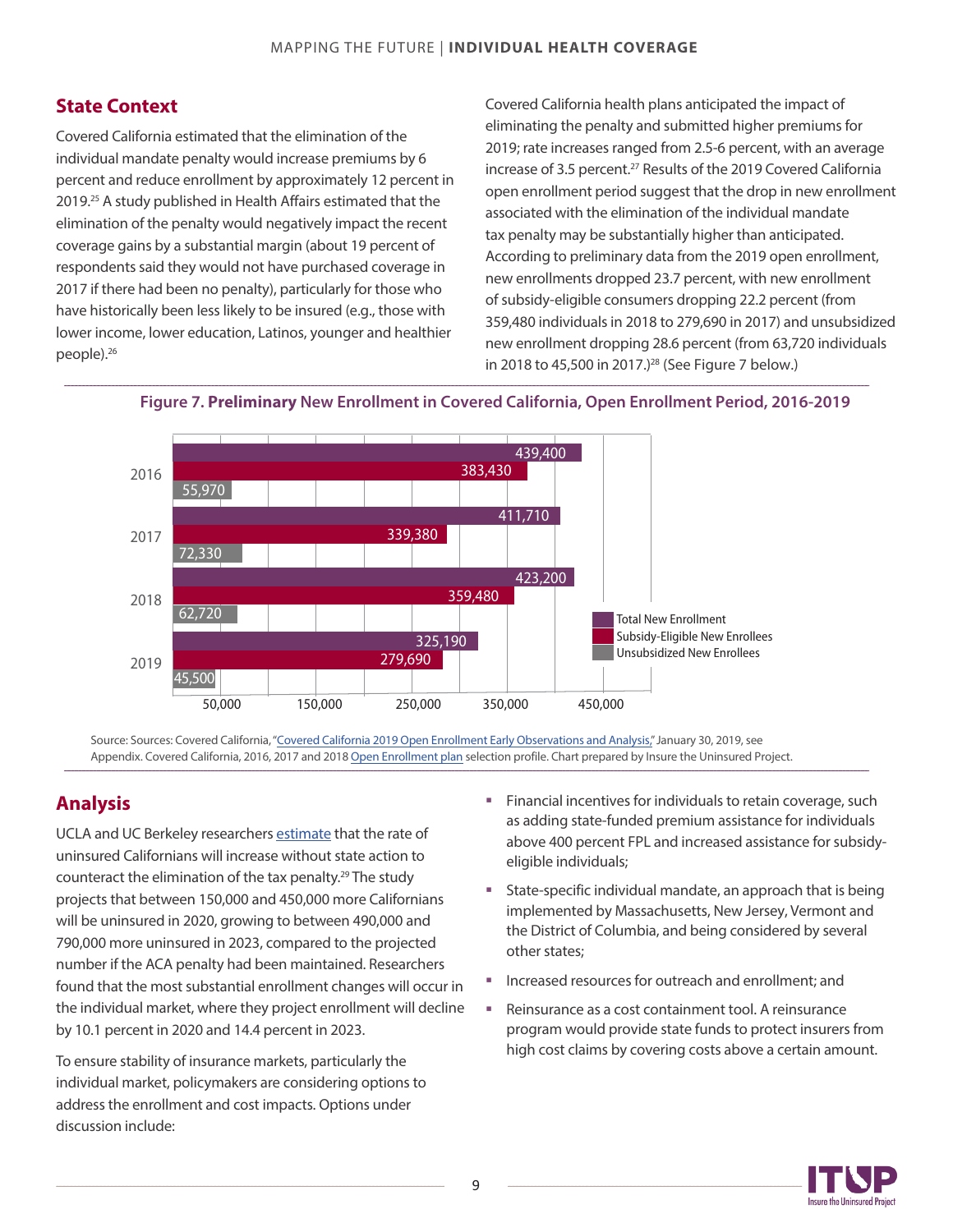<span id="page-9-0"></span>In the 2019-20 budget, the Governor proposes a state individual coverage requirement with a financial penalty modeled after the federal tax penalty. The Governor proposes to use the revenues from the tax penalty to fund increased premium assistance in Covered California, as described in more detail in the Affordability section below. The Governor's budget estimates the penalty would raise approximately \$500 million in [additional state revenues. Pending legislation \(Assembly Bill \(AB\)](https://leginfo.legislature.ca.gov/faces/billNavClient.xhtml?bill_id=201920200AB414) 414 (Bonta) and [Senate Bill \(SB\)](https://leginfo.legislature.ca.gov/faces/billNavClient.xhtml?bill_id=201920200SB175) [175](https://leginfo.legislature.ca.gov/faces/billNavClient.xhtml?bill_id=201920200SB175) (Pan)) require California residents and their dependents to maintain minimum essential health coverage, as defined, and impose a financial penalty for failure to do so. These bills also require Covered California to determine the penalty and any exemptions from the minimum coverage requirement.

## *FEDERAL THREAT ISSUE #2: Litigation to Invalidate the ACA*

#### **Overview**

There are multiple ACA-related lawsuits that challenge key provisions of the ACA. One of the most high-profile cases is Texas v. U.S.(Azar) initiated by the Texas Attorney General (AG) on behalf of 18 Republican AGs and two governors. The case argues that the entire ACA should be overturned since the individual mandate tax penalty is no longer being enforced because of elimination of the tax penalty. This lawsuit relies in part on the 2012 Supreme Court decision to uphold the ACA based on finding that the"individual mandate must be construed as imposing a tax on those who do not have health insurance." [30](#page-17-0) In that ruling, The Supreme Court declared the individual mandate penalty a tax and in upholding the individual mandate, reaffirmed Congressional authority to impose taxes including those intended to encourage the purchase of health insurance.

In the lawsuit, the plaintiff AGs and governors are urging the court to overturn the entire health care law now that the individual mandate is no longer being enforced. They argue that when Congress set the penalty for going without coverage at \$0 in 2019, Congress rendered the mandate unconstitutional, in light of the 2012 Supreme Court ruling. Finally, if the Court allows the law to stand, Texas still wants the court to rule that guaranteed issue (the requirement that insurers must sell to all regardless of health status) and community rating (which prohibits individual market insurers from pricing policies based on health status) must end because those provisions are linked to the individual mandate and tax penalty.

## **Federal Context**

Although the federal government typically defends existing federal laws, the federal Department of Health and Human Services and the U.S. Department of Justice partially sided with the plaintiffs in *Texas v. U.S. (Azar)*, arguing that guaranteed issue and community rating could not be sustained absent the mandate penalty.

States stepped in. California's AG, Xavier Becerra, is leading a group of 17 Democratic AGs to defend the ACA. On December 14, 2018, the lower court judge hearing the case ruled in favor of the plaintiffs that the ACA is unconstitutional. On January 3, 2019, 16 states and the District of Columbia, led by California's AG, filed a notice of appeal of the December ruling in the U.S. Court of Appeals 5th Circuit in New Orleans; this is the first formal step in advancing a legal challenge to the lower court decision.

In the meantime, a series of ongoing lawsuits are challenging the Trump administration's regulatory initiatives. These have included regulations that encourage the marketing of association health plans that do not comply with ACA individual and small-group requirements, and of short-termlimited duration plans that can last nearly a year and be renewed for up to 36 months, but are completely exempt fromall ACA consumer protections. Proposed regulations would also allow employers to help finance coverage for their employees in the individual market through health reimbursement arrangements.[31](#page-17-0) These provisions, along with lawsuits to reinstate CSR payments to health plans, are pending in federal court.

## **State Context**

As noted above, California's AG is leading states in defending the ACA and led the group appealing the December 2018 district court decision in *Texas v. U.S. (Azar)*. As outlined in the next section, California has also taken steps to respond to many of the regulatory initiatives that are the subject of the federal lawsuits summarized above, with the goal of preventing or reducing the impacts in the state.

The Texas district court judge announced his decision invalidating the ACA in *Texas v. U.S. (Azar)* on the final day of the federal marketplace 2019 open enrollment and during open enrollment for Covered California. Concerned that news accounts of the federal court ruling could confuse or discourage Californians from enrolling, Covered California extended the enrollment deadline for coverage beginning on January 1, 2019, and issued public statements to clarify that the ruling has no effect on ACA coverage at this stage.

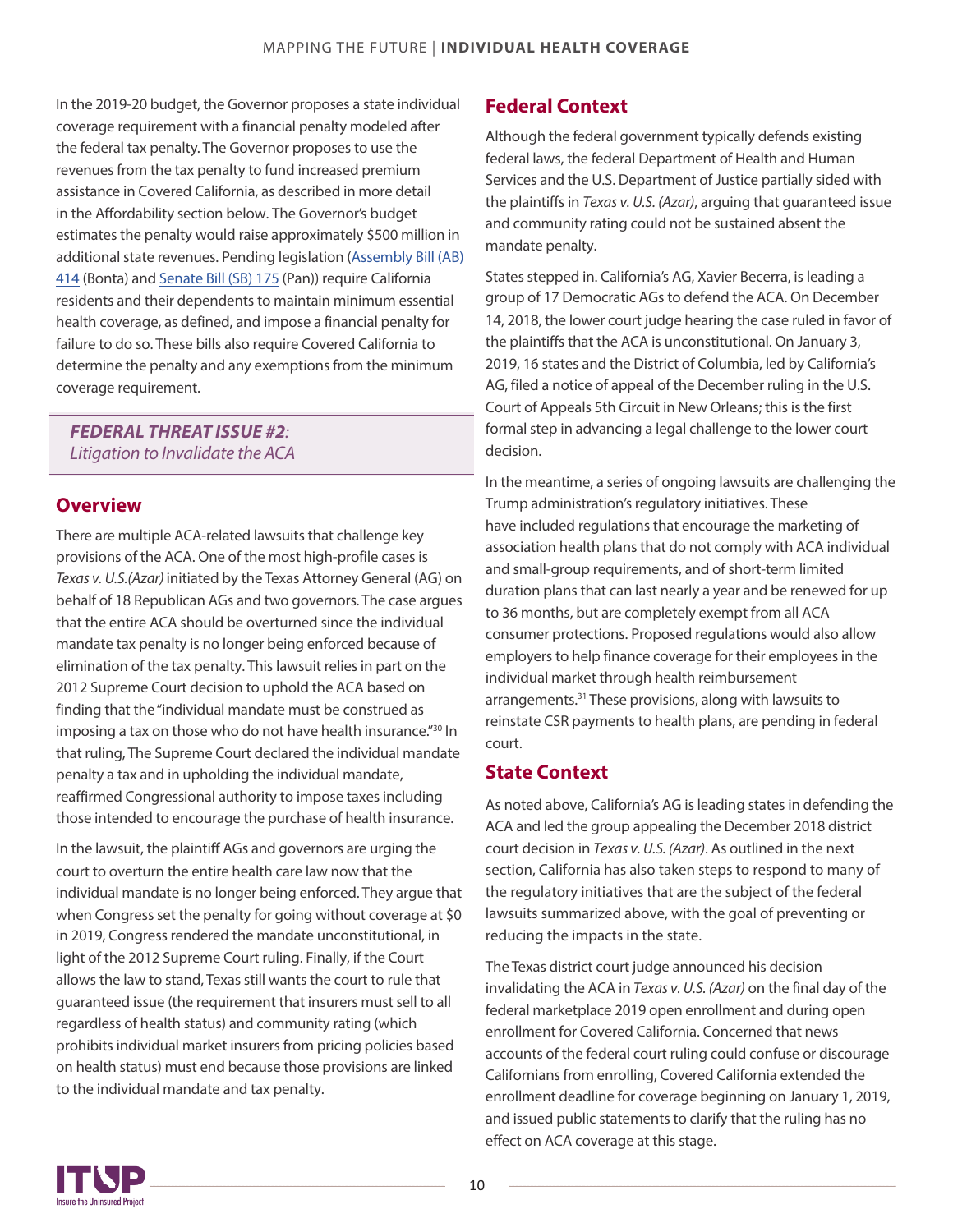## **Analysis**

Many legal scholars, including opponents of the ACA, have concluded that the judge's initial ruling in *Texas v. U.S. (Azar)* will ultimately be overturned.[32](#page-17-0) Should the judge's ruling be upheld on appeal , legal scholars believe there is a reasonable chance that the courts would sever (separate) the mandate from the rest of the law.

To date, California leaders have been united in their efforts to actively respond to federal challenges to the ACA and California remains a leader in defending the ACA in court. California is likely to remain in the forefront of the legal challenges to the ACA. Stay tuned.

*FEDERAL THREAT ISSUE #3: Federal Administrative Actions to Undermine the ACA* 

## **Overview**

The Trump administration has implemented numerous executive and regulatory actions that many observers view as challenges and rollbacks to key ACA consumer protections. There is widespread concern that many of the new rules and proposed changes could undermine the ACA success in dramatically reducing the number of uninsured, both nationally and in California.

A key to sustainability of health insurance markets is that health plans competing to enroll the same participants must operate under the same rules.[33](#page-17-0) Federal policies that encourage individuals to enroll in coverage not subject to ACA market rules, allow some health plans to potentially attract healthier and younger individuals. For example, short-term policies typically cover fewer benefits and may be a viable option for individuals who consider themselves at low risk of needing health services.

With that backdrop, California has responded swiftly to federal administrative actions by evaluating the impacts for California and, when necessary, enacting state policies or procedures aimed at preserving the coverage gains the state has made under the ACA.

## **Federal Context**

A key to sustainability of health insurance markets is that health plans competing to enroll the same participants must operate under the same rules.<sup>[34](#page-17-0)</sup>

Following passage of the ACA, federal agencies adopted numerous regulations and guidance to define, refine and interpret provisions of the ACA. The ACA regulations and

guidance include a significant body of federal administrative rules affecting individual coverage, state exchanges and administration of the federal premium subsidies.

Examples of federal ACA implementation rules include: authorizing states to further define essential health benefits and setting forth the options for states to choose a benchmark plan; defining and clarifying annual and special enrollment periods, guaranteed issue exceptions, the rating factors and methods health plans must use to pool risks, establishing the process and the standards for state exchanges to certify qualified health plans to participate in the exchange, and setting the terms for exchanges to determine eligibility for federal subsidies.

Over the last two years, the federal Administration has reviewed, revised and reinterpreted some existing ACA rules and developed additional policies affecting the individual market, such as efforts to expand short-term policies and association health plans.

Experts are concerned that the combination of policies, including elimination of the federal mandate penalty, will weaken the individual market and state exchanges by encouraging healthier individuals to drop out of ACA coverage, and the associated risk pools, in favor of lower benefit, non-ACA compliant plans. Younger and healthier individuals might also choose to remain uninsured. To the extent that younger and healthier individuals leave coverage, premiums can be expected to rise for those that remain.

## **State Context**

California has responded to federal changes by evaluating the impacts for California and when necessary, enacting state policies or procedures aimed at preserving the coverage gains the state has made under the ACA. Figure 8 highlights specific federal actions and California's response.

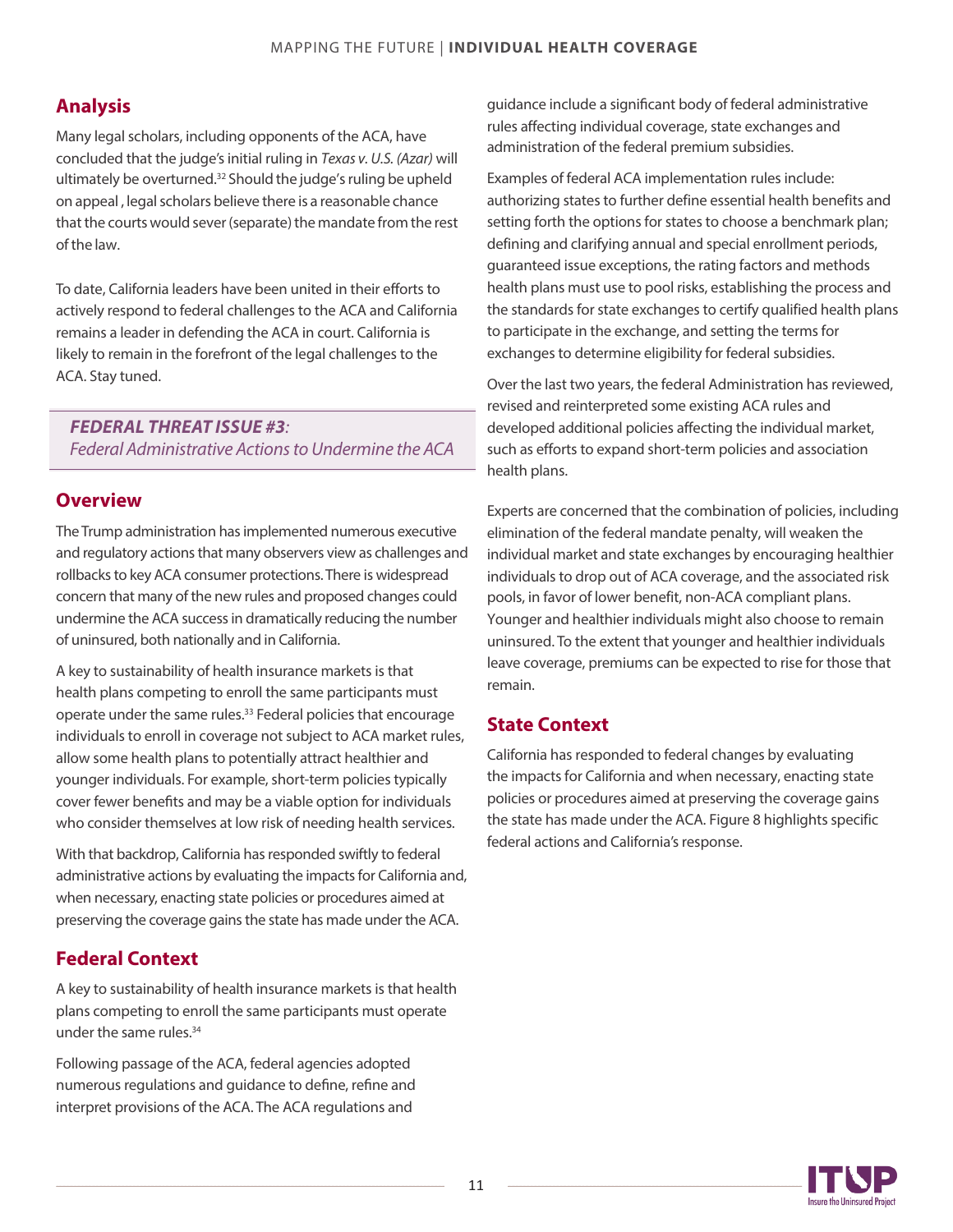## MAPPING THE FUTURE | **INDIVIDUAL HEALTH COVERAGE**

| <b>Federal policy</b>                                                                 | <b>Description</b>                                                                                                                                                                                                                                                                                                                                                                                                                                                                                                                                                                                       | <b>California Response</b>                                                                                                                                                                                                                                                                                                                                                                                                                                                                                                                          |  |
|---------------------------------------------------------------------------------------|----------------------------------------------------------------------------------------------------------------------------------------------------------------------------------------------------------------------------------------------------------------------------------------------------------------------------------------------------------------------------------------------------------------------------------------------------------------------------------------------------------------------------------------------------------------------------------------------------------|-----------------------------------------------------------------------------------------------------------------------------------------------------------------------------------------------------------------------------------------------------------------------------------------------------------------------------------------------------------------------------------------------------------------------------------------------------------------------------------------------------------------------------------------------------|--|
| <b>Curtailing federal</b><br>marketing and<br>outreach efforts                        | Federal funds for outreach/advertising and<br>enrollment assistance for the Federally<br>Facilitated Marketplace (FFM) (healthcare.gov)<br>was substantially reduced and the open<br>enrollment period cut in half to 45 days in<br>2017. <sup>35</sup> The shortened open enrollment period<br>and reduced funds for outreach continued in<br>2018 and 2019.                                                                                                                                                                                                                                            | Although not directly impacted by changes in the FFM,<br>Covered California increased funding for outreach/<br>advertising and enrollment assistance following the<br>federal reductions. California also requires combined<br>open and special enrollment periods for the period<br>October 31-January 15. Pending legislation, AB 1309<br>(Bauer-Kahan) establishes a combined open and<br>special enrollment period of October 15-January 31<br>starting in 2020.                                                                                |  |
| <b>Eliminating federal</b><br><b>funding for CSRs</b>                                 | The ACA requires the federal government<br>to reimburse health plans for the cost of<br>reductions to consumer cost sharing (CSRs).<br>Regardless of the federal contribution, plans are<br>still required to reduce cost sharing for low-<br>income enrollees under the ACA. The President<br>cancelled the payments in October 2017. As<br>a result, health plans increased premiums to<br>cover the costs of the CSRs.                                                                                                                                                                                | Covered California worked with qualified health plans<br>to impose the CSR "surcharge" on 2018 premiums<br>for silver plans only - the average increase was 12.4<br>percent and ranged from 8 to 27 percent. <sup>36</sup> This<br>strategy protected individuals enrolling in silver plans<br>who receive a subsidy, since their subsidies increased<br>in parallel with the premiums. Individuals not receiving<br>subsidies could purchase coverage directly from the<br>health plans outside the exchange to avoid paying the<br>CSR surcharge. |  |
| <b>Expanding the use of</b><br>short-term policies<br>and association<br>health plans | The federal government recently expanded<br>the timeframe for which short-term health<br>insurance policies can be offered from 3 to<br>12 months and authorized renewals, and<br>also issued rules that encourage more<br>association health plans. Short-term policies<br>and association health plans are not required<br>to meet ACA guaranteed issue rules or meet<br>benefit and value standards.                                                                                                                                                                                                  | In response to the federal guidance expanding access<br>to these policies, Governor Brown signed Senate<br>Bill (SB) 910 (Hernandez, Chapter 687, Statutes of<br>2018) that prohibits the sale of short-term policies<br>in California. SB 1375 (Hernandez, Chapter 700,<br>Statutes of 2018) clarifies existing California law that<br>ACA market rules apply even if individuals or small<br>employers join together in an association.                                                                                                           |  |
| <b>Easing requirements</b><br>for ACA Section 1332<br><b>Waivers</b>                  | Section 1332 of the ACA authorizes states to<br>waive certain ACA provisions so long as the<br>waiver meets specific criteria, or 'quardrails,'<br>including guarantee that people retain access<br>to coverage that is at least as comprehensive<br>and affordable as without the waiver, covers<br>as many individuals and is deficit neutral to<br>the federal government. <sup>37</sup> In October 2018,<br>the federal Centers for Medicare & Medicaid<br>Services (CMS) issued guidance easing<br>requirements, including guardrail protections,<br>for states interested in Section 1332 waivers. | The recent federal guidance expanding the ability<br>of states to secure Section 1332 waivers can be used<br>by states seeking to roll back coverage requirements<br>of the ACA. Pending California legislation, AB 1063<br>(Petrie-Norris) would hold Covered California to the<br>higher Section 1332 waiver standards outlined in the<br>ACA should the state seek a 1332 waiver in the future.                                                                                                                                                  |  |

## Figure 8. California Response to Federal Changes to the ACA

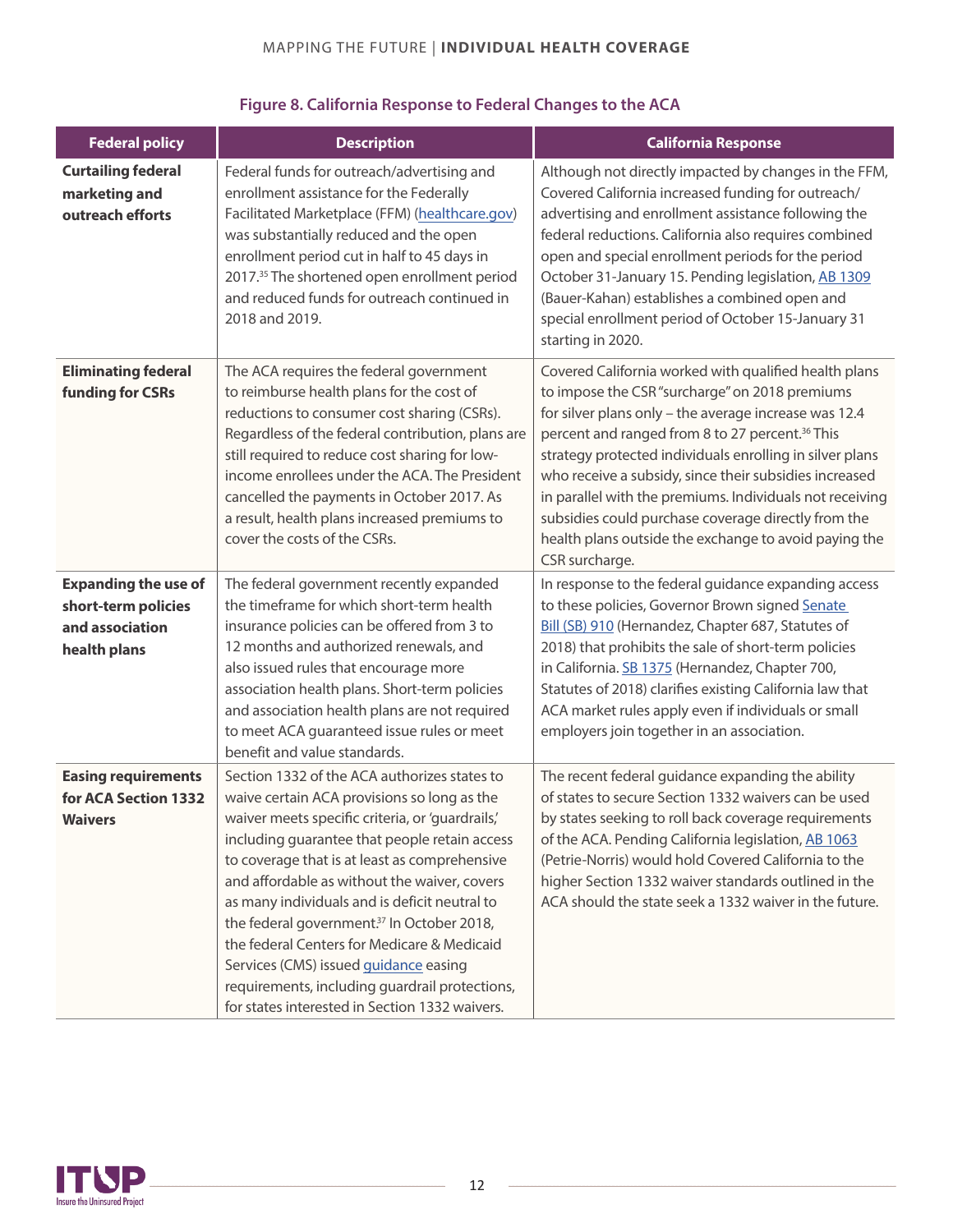*The Chilling Effect of Public Charge.* In addition to federal health reform changes, proposed changes to federal immigration policy may also be having an impact on Covered California enrollment. The federal policy related to "public charge" is one of several factors affecting an individual's application to become a legal permanent resident. A new proposed federal rule would broaden the definition of public charge. (See ITUP public [comments on the proposed rule for more information.\)](http://www.itup.org/wp-content/uploads/2018/12/FINAL-Public-Charge-Comments_12.4.18.pdf)

Recent research estimates that the proposed rule is likely to increase the number of uninsured, as immigrants shy away from public programs even if they are eligible under federal law. For example, even though the health programs proposed to be added in a public charge determination do not include receiving financial help for marketplace coverage under the ACA, the federal changes may be having a chilling effect on Covered California's new enrollment.

According to the recently published [Covered California Analysis](https://hbex.coveredca.com/data-research/library/CoveredCA_2019_Open_Enrollment_Early_Analysis.pdf), the most significant decline in new sign-ups for 2019 was in Korean, Spanish and Mandarin speakers, the largest limited English-speaking groups in Covered California. Compared to the 21.7 percent drop in 2019 new enrollments among Englishspeakers, Mandarin speakers dropped by 28 percent, Spanish speakers by 29 percent and Korean speakers by 46 percent.<sup>[38](#page-17-0)</sup> Therefore, it is possible that some individuals who are legally eligible for coverage, including subsidies, are hesitant to engage with public programs out of fear, confusion or concerns related

to other family members who might be seeking or will seek a change in legal status.

#### **Figure 9. Primary Language of Covered California Enrollees**

| Open Enrollment, 2016 - 2019 |         |         |         |         |
|------------------------------|---------|---------|---------|---------|
|                              | 2016    | 2017    | 2018    | 2019    |
| Korean                       | 5,330   | 3,790   | 4,320   | 2,320   |
| Mandarin                     | 7,780   | 8,280   | 11,690  | 8,450   |
| Spanish                      | 48,930  | 41,350  | 41,360  | 29,280  |
| English                      | 333,770 | 317,350 | 349,590 | 273,900 |

Source: Covered California, [Covered California 2019 Open Enrollment](https://hbex.coveredca.com/data-research/library/CoveredCA_2019_Open_Enrollment_Early_Analysis.pdf)  [Early Observations and Analysis](https://hbex.coveredca.com/data-research/library/CoveredCA_2019_Open_Enrollment_Early_Analysis.pdf), January 2019. Covered California, [2016, 2017 and 2018 Open Enrollment Plan Selection Pr](https://hbex.coveredca.com/data-research/library/CoveredCA-Leg-Report-2016-17-v9.pdf)ofile, February 2016, 2017 and 2018. Table prepared by Insure the Uninsured Project.

## **Analysis**

State policymakers will need to continue to track and respond to federal administrative actions and evaluate the potential impacts on health coverage and care in the state. California solutions will likely require a combination of executive, legislative, and administrative branch efforts, similar to the California response to date.

## III. Affordability of Individual Coverage

The affordability of premiums in the individual market and any resulting impacts on enrollment are ongoing concerns. The average unsubsidized premium in Covered California for 2019 is estimated to be over \$6,500 and many pay more, especially older enrollees and those in high cost areas. The impacts on individual premiums from various federal strategies to alter the ACA are beginning to materialize, but the full extent of the impact is unknown. Health plans often respond to uncertainty in the marketplace by increasing rates, which would exacerbate concerns about affordability.

Before Congress reduced the federal individual mandate penalty to \$0 starting in 2019, taxpayers could avoid the penalty for being uninsured if the only coverage available to them was unaffordable, defined for this purpose as more than 8.16 percent of the taxpayer's income. UC Berkeley Labor Center estimates that in 2017 hundreds of thousands of Californians over the 400 percent FPL, and therefore ineligible for federal subsidies,

spent more than 8.16 percent of their income on premiums for coverage in the individual market.<sup>39</sup>

*AFFORDABILITY ISSUE #1: Limitations of ACA Subsidies*

## **Overview**

Affordability is the main reason subsidy-eligible and unsubsidized Californians do not participate in the individual market.[40](#page-17-0) According to 2017 California Health Interview Survey data, 37.3 percent of individual market consumers found it "very difficult" to find an affordable plan through Covered California and an additional 23.8 percent found it "somewhat difficult" to find an affordable plan.<sup>41</sup> Outside the exchange, 46.5 percent of individual market consumers found it "very difficult" to find an affordable plan.<sup>[42](#page-17-0)</sup>

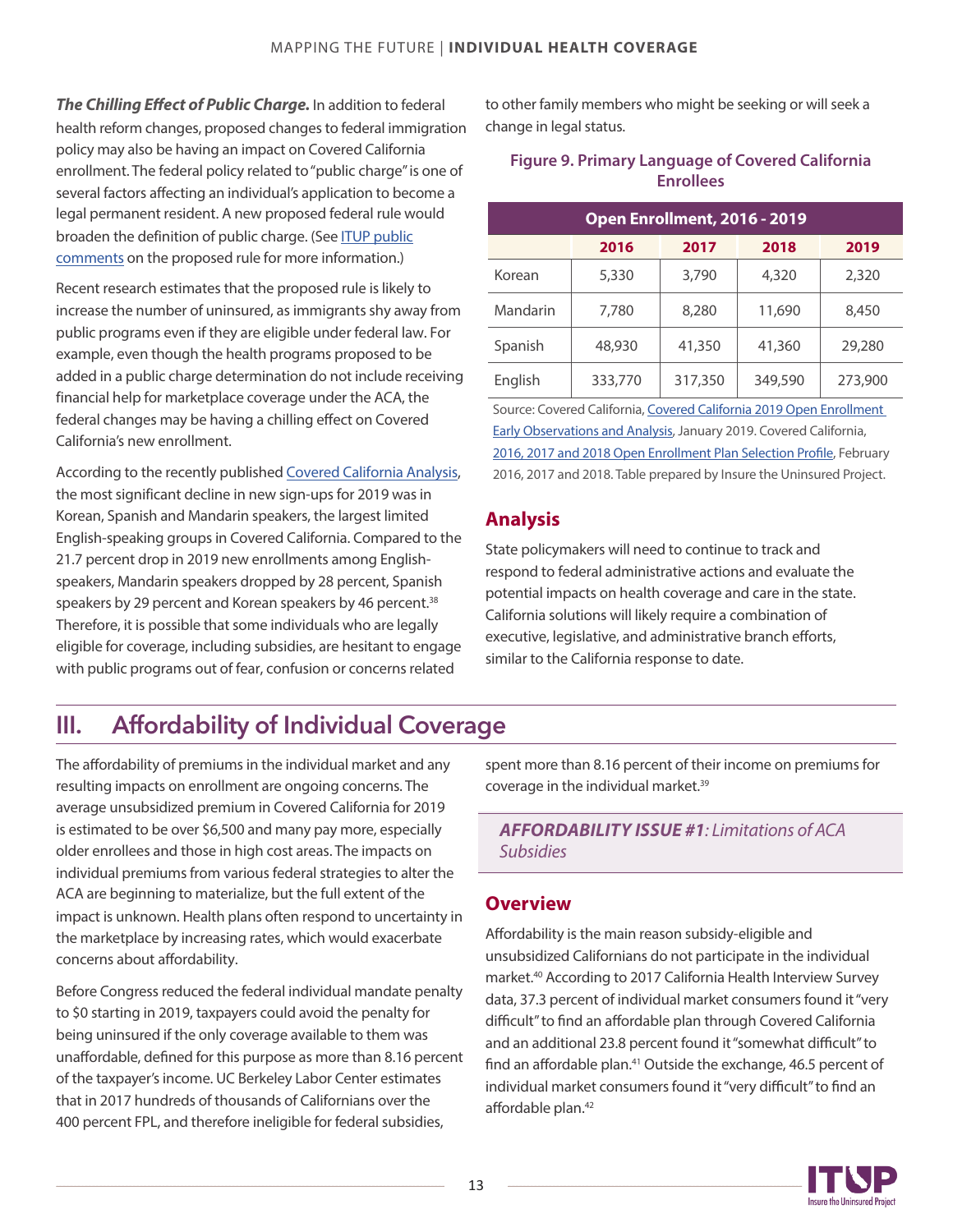<span id="page-13-0"></span>As of September 2018, 62 percent of Covered California enrollees qualified for CSRs based on income, and of these individuals 71 percent enrolled in a silver plan with CSRs.<sup>[43](#page-17-0)</sup> In that month, 88 percent of Covered California enrollees were eligible for premium assistance and the remaining enrollees (156,330 individuals) paid the full cost of coverage.[44](#page-18-0) Most unsubsidized individual market enrollees (almost 1 million in 2017) secure coverage outside the exchange.

## **Federal Context**

As described above, ACA marketplace subsidies include premium tax credits and CSRs, depending on family income relative to the FPL. ACA premium assistance works by capping the amount of a household's income an individual or family must spend on marketplace plan premiums for coverage under the state's "benchmark"plan. The benchmark plan used for calculating subsidy levels is the second lowest cost silver tier plan available to the consumer in their region. (See Figure 10.)

#### **Figure 10. Premium Contribution Cap by Income in 2019**

| <b>Income: % Poverty</b> | <b>2019 Premium Contribution Cap</b><br>Max % of income for 2nd lowest<br>silver plan in the region |
|--------------------------|-----------------------------------------------------------------------------------------------------|
| Under 100% FPL           | No Cap                                                                                              |
| 100% - 133% FPL          | 2.08% of household income                                                                           |
| 133% - 150% FPL          | $3.11 - 4.15\%$ of household income                                                                 |
| 150% - 200% FPL          | $4.15 - 6.54\%$ of household income                                                                 |
| 200% - 250% FPL          | $6.54 - 8.36\%$ of household income                                                                 |
| 250% - 300% FPL          | 8.36 – 9.86% of household income                                                                    |
| 300% - 400% FPL          | 9.86% of household income                                                                           |
| Over 400% FPL            | No Cap                                                                                              |

Source: Kaiser Family Foundation, "Explaining Health Care Reform: [Questions about Health Insurance Subsidies](http://files.kff.org/attachment/Issue-Brief-Explaining-Health-Care-Reform-Questions-about-Health-Insurance-Subsidies)," November 2018.

Although premium assistance will adjust based on the benchmark plan in any given region, premium assistance does not adjust for other geographic differences, such as the costs of non-health related living expenses. This means that ACA premium assistance has a greater impact for individuals living in lower cost communities and helps them to afford coverage. For individuals living in higher cost communities, ACA subsidies are often inadequate to make health coverage affordable, given the other high costs they experience, such as housing.

## **State Context**

California's high cost of living limits the effectiveness of subsidies in supporting individual market consumers afford coverage. Using the California Poverty Measure, an unofficial measure that accounts for cost of living and a range of family needs, the UC Berkeley Labor Center found the upper eligibility limit for ACA premium subsidies, 400 percent FPL, is equivalent to approximately 500 percent FPL statewide in California, and still higher in high-cost regions like San Francisco.<sup>[45](#page-18-0)</sup> In 2018, with the exception of those living in Hawaii, in general, Californians spent more on living expenses when compared the rest of the nation.[46](#page-18-0) The amount of disposable income Californians have to afford individual market coverage is impacted by California's high cost of living.

California is considering various policy options to address affordability concerns and in one of the highest cost counties in the state, county leadership has already adopted an affordability strategy. SF Covered Medical Reimbursement Account (SFCovered MRA) offers premium subsidies to certain San Francisco workers with incomes under 500 percent FPL who purchase coverage through Covered California. Enrollees in the program pay 40 percent of the Covered California premiums, with the remainder subsidized by the program.<sup>[47](#page-18-0)</sup>

In 2018, several bills were introduced to address affordability in Covered California but failed passage. The Legislature also considered, but did not adopt, a budget augmentation of \$150 million General Fund in 2018-19 and \$300 million ongoing for state premium assistance in Covered California. The SFY 2018-19 budget trailer bill (AB 1810, Chapter 34, Statutes of 2018) does direct Covered California to form a workgroup and submit a report on options to address affordability.

*Covered California Affordability Workgroup.* The 2018-19 budget trailer bill directs Covered California to develop options for administering financial assistance for low- and middleincome Californians to help them access affordable coverage. Legislative language tasks Covered California with exploring assistance options for low-income individuals spending significant amounts of their household income on coverage, even with federal financial assistance, and for individuals with incomes up to 600 percent FPL ineligible for federal assistance. Covered California provided the [report](https://hbex.coveredca.com/data-research/library/CoveredCA_Options_To_Improve_Affordability.pdf) to the Legislature and the Governor on February 1, 2019.

The report considered the following policy options to address the cost burdens faced by individual market consumers:

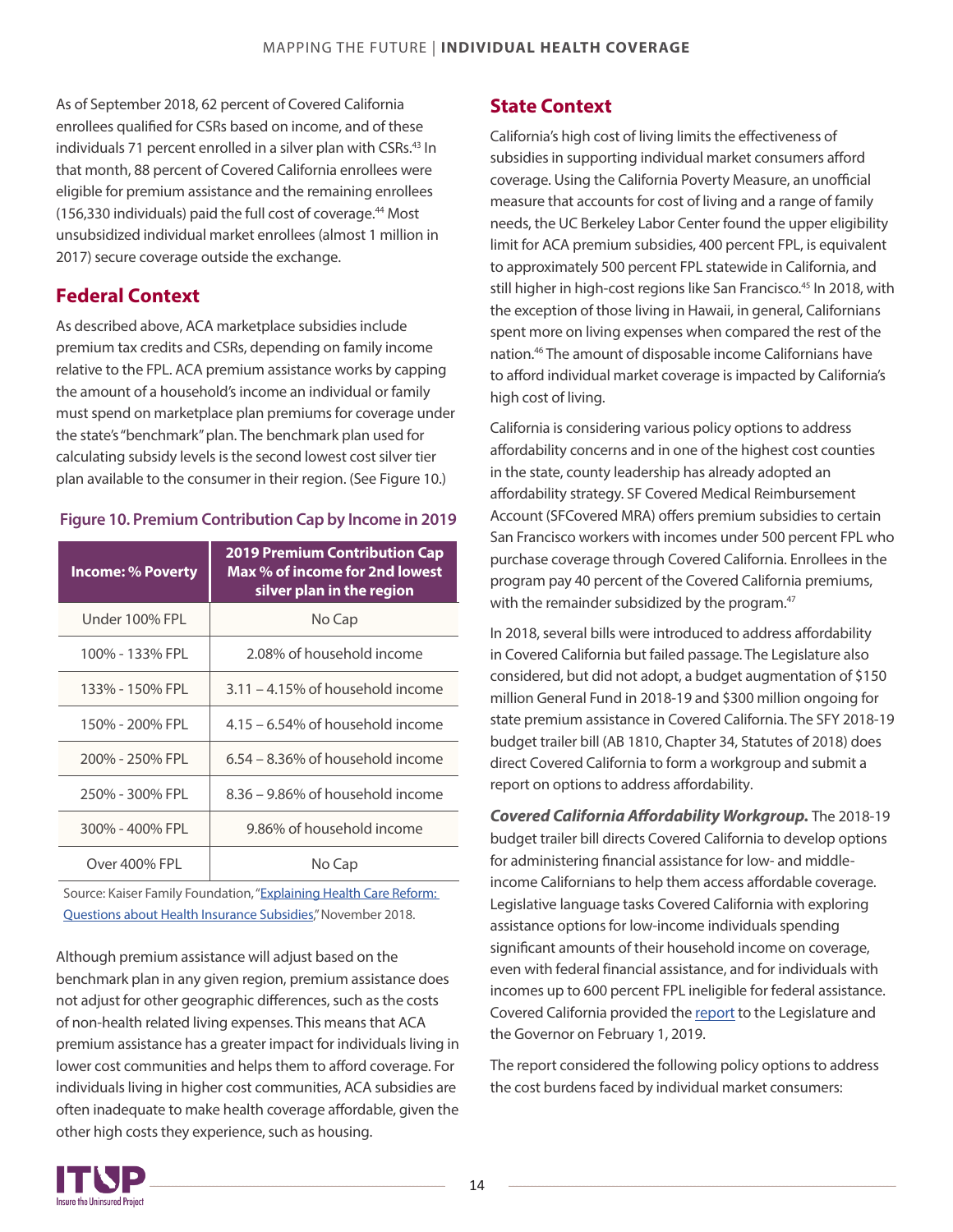- <span id="page-14-0"></span>**Premium subsidies: These options reduce the ACA's income**based premium contribution cap for individuals currently eligible for federal premium tax credits up to 400 percent FPL or extend the contribution cap to higher income levels, or both.
- Cost-sharing subsidies: These options enhance the value of cost-sharing subsidies for currently eligible individuals up to 250 percent FPL or extend eligibility for cost-sharing subsidies to individuals up to 400 percent FPL, or both.
- **Individual mandate penalty: This option models the impact** of a reinstatement of an individual mandate penalty.
- Reinsurance: This option models the impact of a reinsurance program. A reinsurance program would provide state funds to protect insurers from high cost claims by covering costs above a certain amount.

According to the modeling for the Covered California study, implementation of one or more of these policy options would add between 27,000 and up to 478,000 consumers to the individual market at a cost of \$215 million to more than \$1 billion. Some of the policy options would generate hundreds of millions in revenue, which could offset costs. For example, the reinstatement of the individual mandate penalty would generate an estimated \$482 million in penalty revenue.

*2019-20 Legislative Session and the Proposed State Fiscal Year(SFY) 2019-20 Budget*. Legislation has been introduced in the current legislative session to provide additional financial assistance for low- and moderate-income Californians to afford health insurance in Covered California. See [SB 65](http://leginfo.legislature.ca.gov/faces/billNavClient.xhtml?bill_id=201920200SB65) (Pan) and [AB 174](http://leginfo.legislature.ca.gov/faces/billNavClient.xhtml?bill_id=201920200AB174) (Wood). The proposed SFY 2019-20 budget builds on and expands the ACA premium subsidies for individual coverage in Covered California. In presenting the proposed budget, Governor Newsom said the state-specific individual mandate penalty, discussed above, would raise approximately \$500 million in additional state revenues. The budget proposes using the new revenues to expand premium subsidies for those between 250-400 percent FPL and for new state subsidies for individuals between 400-600 percent FPL (up to \$72,840 for individuals and \$150,600 for a family of four).

## **Analysis**

California's high cost of living limits the effectiveness of subsidies and makes affordability challenging for many individual market consumers even with federal financial assistance. The challenge is still greater for individuals who must bear the entire cost of premiums and cost sharing without the assistance of subsidies.

The ACA recognized the need for financial assistance but also included exemptions from the individual mandate penalty if affordable coverage is unavailable. California took every opportunity available in the ACA and in many instances, went beyond what is required, making coverage possible for millions of Californians. However, in 2020, an estimated 1.2 million Californians eligible for individual coverage will instead be uninsured unless California does more to support affordability.<sup>[48](#page-18-0)</sup>

The individual market, and coverage through Covered California, are not isolated from the overall high costs of health care and coverage. In addition to specific proposals to increase financial assistance, policymakers are considering strategies to address the underlying costs of health care. These efforts are an essential component of improving affordability.

*AFFORDABILITY ISSUE #2: Plan Choice in the Individual Market*

## **Overview**

The number of health plans available to an individual market consumer impacts affordability by reducing competition. In general, regions with a higher number of plans competing for consumers have more affordable plan options when compared to regions with limited plan choice.

## **Federal Context**

Since implementation of the ACA, the number of health plan options available (plan choice) decreased significantly for consumers participating in the FFM. From 2016 to 2019, the number of insurers in the FFM dropped by a third and the percent of consumers with only one plan to choose from increased from 2 in 100 in 2016 to 20 in 100 consumers by 2019. In 2016, Wyoming was the only state with just one insurer statewide. In subsequent years, four to seven additional states offered only one insurer. Nationally, off-exchange-only plans decreased by half from 2017 to 2018.<sup>[49](#page-18-0)</sup>

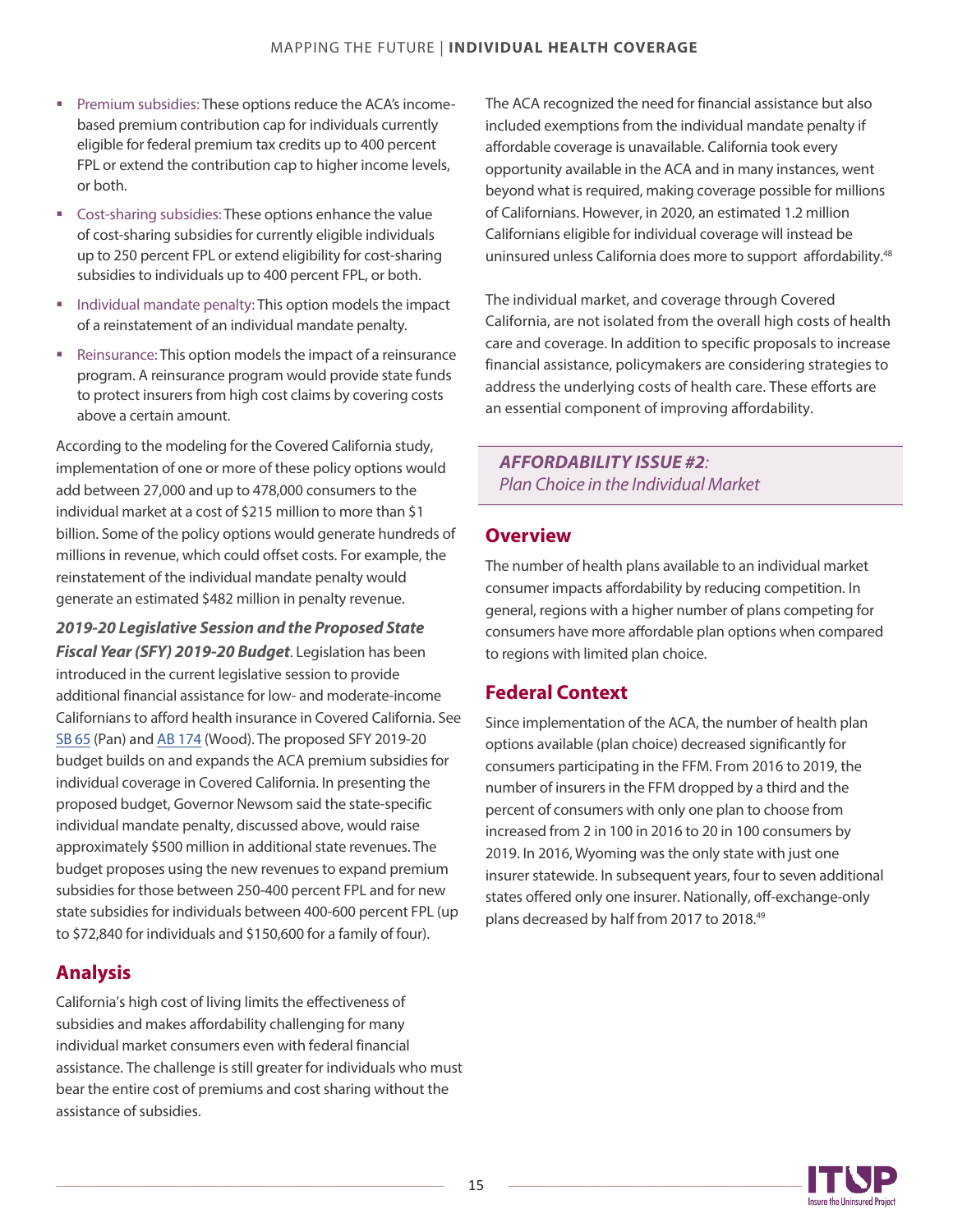<span id="page-15-0"></span>

| Year | <b>Insurers in HealthCare.gov</b> | <b>Other States with Only 1 Insurer Statewide</b>                                       | % of Consumers Limited<br>to 1 Plan Choice |
|------|-----------------------------------|-----------------------------------------------------------------------------------------|--------------------------------------------|
| 2016 | 232                               | Wyoming                                                                                 | 2%                                         |
| 2017 | 167                               | Alaska, Alabama, Oklahoma, South Carolina, Wyoming                                      | 20%                                        |
| 2018 | 132                               | Alaska, Delaware, Iowa, Mississippi, Nebraska,<br>Oklahoma, South Carolina, and Wyoming | 29%                                        |
| 2019 | 155                               | Alaska, Delaware, Mississippi, Nebraska, and Wyoming                                    | 20%                                        |

### **Figure 11. Plan Choice in HealthCare.gov**

Source: Office of the Assistant Secretary for Planning and Evaluation, "2016, 2017, 2018 and 2019 Health Plan Choice and Premiums in the Federal [Health Insurance Exchange,](https://aspe.hhs.gov/health-coverage-research)" U.S. Department of Health & Human Services, obtained in February 2019.

## **State Context**

In the last three years, the same 11 insurers have participated in Covered California but many offer coverage in just a few regions of the state. Covered California reported that for plan year 2019, 96 percent of consumers had the choice of at least two health plans. $^{50}$  $^{50}$  $^{50}$ A recent analysis by the California Health Care Foundation showed that, for 2019, there was only one health plan choice for about 63,250 enrolleesin several counties (the majority in Monterey, Santa Barbara and San Luis Obispo Counties) representing 4 percent of total enrollment, and another 219,270 enrollees who had two health plan choices, representing 15 percent of total enrollment . (See Figure 12.)

In California, the number of plans off-exchange decreased in most counties from 2017 to 2018.<sup>[51](#page-18-0)</sup> In 2018, the number of plans stayed the same in six counties (Merced, Placer, Sacramento, Sutter, Tulare and Yolo) and increased in only two Central Valley counties(San Joaquin and Stanislaus) when compared to the prior year.<sup>[52](#page-18-0)</sup>



#### **Figure 12. Covered California Enrollees - Number of Health Plan Choices Available in 2019**

Source: Katherine Wilson, *Plan Choice for Covered California Consumers*, *2017 - 2019*, California Health Care Foundation, February 27, 2019.

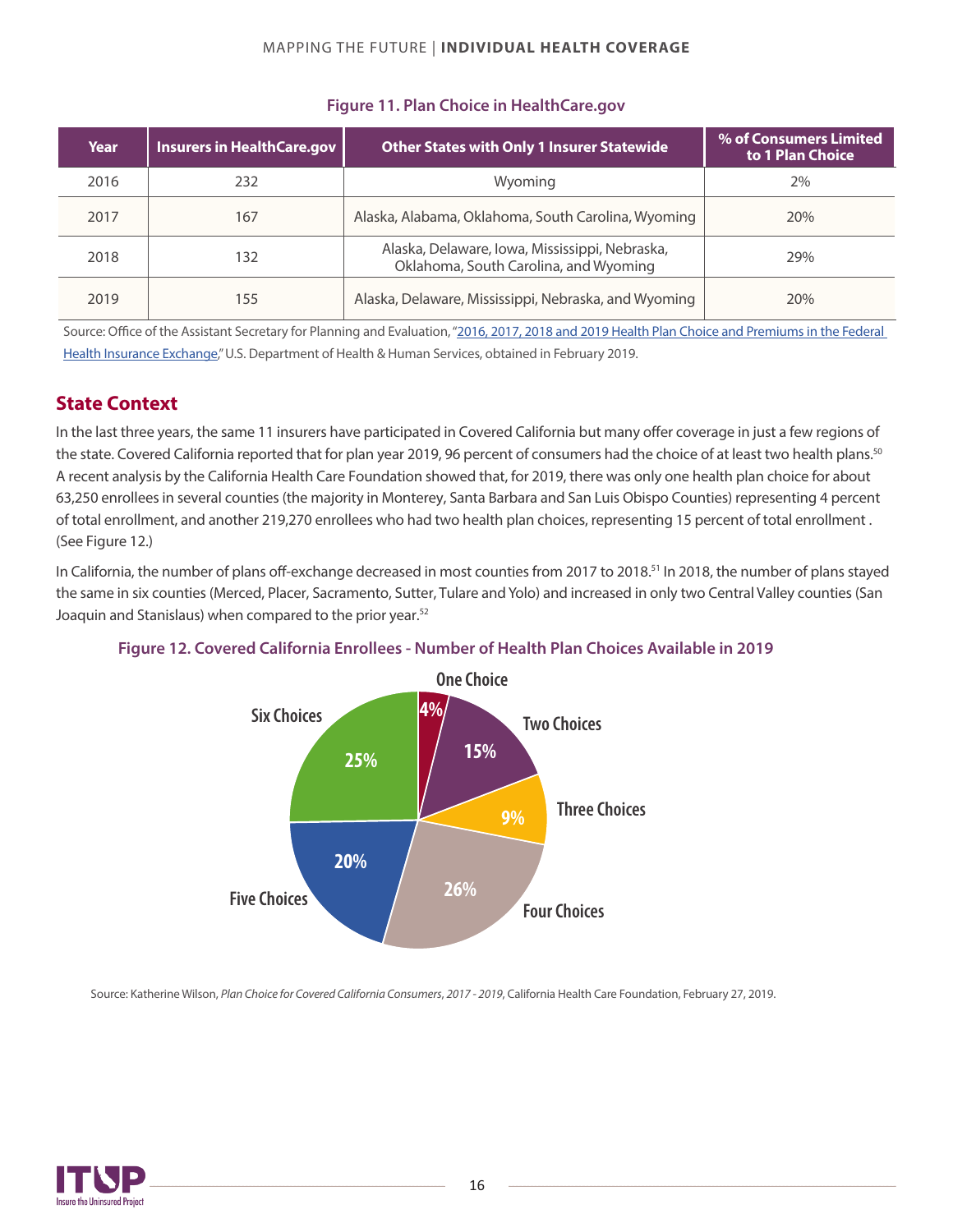## **Analysis**

Although the majority of Californians have a choice of two or more health plans in Covered California and the outside market, policymakers continue to be concerned about regions where there is limited plan choice. From the early days of ACA implementation, California recognized the importance of choice, empowering and requiring Covered California to develop a competitive health plan selection process that would provide health care choices that offer the optimal combination of choice, value, quality and service.

Multiple factors likely lead to limited plan choice. Health professional shortages, sparsely populated communities and historical health care markets have resulted in limited health plan and provider coverage in areas of the state for decades. Some experts argue that there are regions that will never be able to support more than one or a very few plans operating at an efficient scale, typically characterized by small populations,

large geographic areas and a limited number of providers.<sup>[53](#page-18-0)</sup> Since competition and the number of health plan choices can impact both affordability and quality, it is important to develop a deeper understanding of the factors at play in the specific areas of concern in the state. Additional research and analysis would be helpful to determine the causes and to identify potential policy solutions.

Another option that policymakers and stakeholders are exploring is whether the state can (or should) adopt a form of public option, similar to proposals Congress rejected in the lead up to the ACA. Advocates for public plan choice promote it as a publicly insured plan that would be offered in direct competition with other options for private health insurance coverage, with the hope that the features of a publicly sponsored option, and the competition it would bring to markets, will drive down both premiums and underlying health care costs. For an analysis of public plan options in California, see the ITUP Issue Brief, [Exploring Public Options in California.](http://www.itup.org/wp-content/uploads/2018/10/ITUP-Public-option-issue-brief.pdf)

## IV. The Future of the Individual Market

Individual coverage is for most people a last resort. Absent financial assistance, they must pay the full premium and cost sharing for their coverage, unlike job-based coverage where employers contribute to the payment of premiums. For this reason, affordability and strategies that encourage individuals to sign-up are especially critical in the individual market.

Prior to the ACA, individual coverage was expensive, often with very limited benefits and high out-of-pocket costs. Health plans selling individual policies routinely denied coverage or hiked premiums based on an applicant's health status or medical history or imposed coverage exclusions for pre-existing health conditions.

The ACA fundamentally changed the individual market by removing barriers to coverage, setting minimum standards for coverage and funding federal subsidies for the purchase of individual coverage through state-based exchanges.

California enacted legislation to conform with the ACA and in many instances enacted policies that exceed ACA requirements. California became the first state to create a state-based ACA exchange, and Covered California is now the largest state-based exchange in the nation.

The future challenges facing the individual market include federal threats to the ACA, including many of the reforms that improved individual coverage as a viable option for those with no other source of health coverage, and ongoing concerns about affordability. Affordability continues to be a significant barrier to obtaining individual coverage for many Californians, including many who are eligible for federal subsidies.

Since the early days of ACA implementation in California, state policymakers have embraced and extended ACA reforms, including those affecting individual coverage. This issue brief highlights future issues the state will face in ensuring a viable individual market and state exchange into the future.

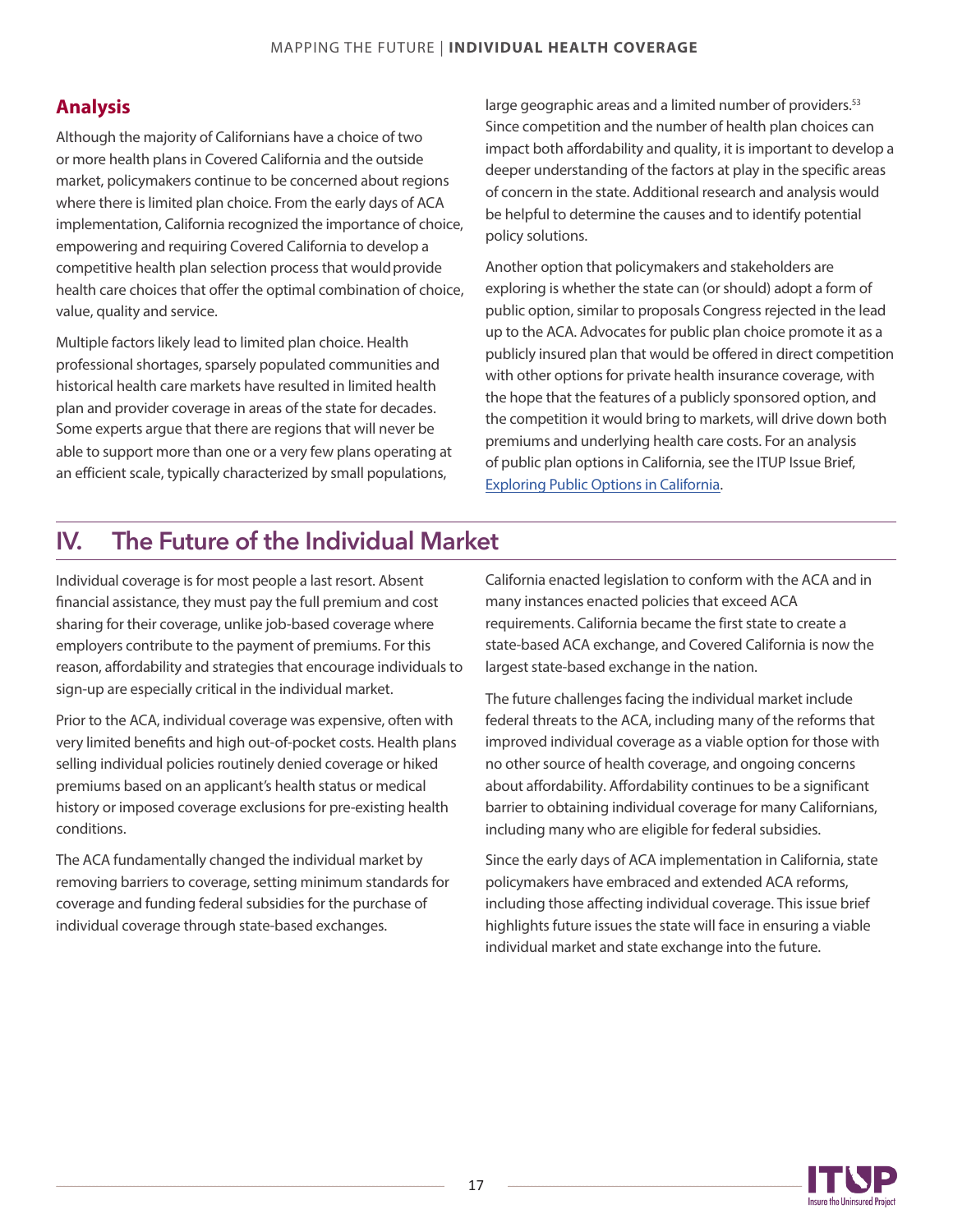## <span id="page-17-0"></span>**Acknowledgment**

ITUP wishes to thank Karen Shore of Golden State Health Policy for her collaboration and research support on this project.

### **Notes**

- 1. UCLA Center for Health Policy Research, 2017 [California Health Interview](http://healthpolicy.ucla.edu/Pages/AskCHIS.aspx) [Survey](http://healthpolicy.ucla.edu/Pages/AskCHIS.aspx), Public Use File, October 2018.
- 2. [Assembly Bill \(AB\) 1602](http://leginfo.legislature.ca.gov/faces/billNavClient.xhtml?bill_id=200920100AB1602) (Perez) Chapter 655, Statutes of 2010 and [Senate Bill](http://leginfo.legislature.ca.gov/faces/billNavClient.xhtml?bill_id=200920100SB900) [\(SB\) 900](http://leginfo.legislature.ca.gov/faces/billNavClient.xhtml?bill_id=200920100SB900) (Alquist) Chapter 659, Statutes of 2010.
- 3. Covered California, [Options to Improve Affordability in California's Individual](https://hbex.coveredca.com/data-research/library/CoveredCA_Options_To_Improve_Affordability.pdf) [Health Insurance Market,](https://hbex.coveredca.com/data-research/library/CoveredCA_Options_To_Improve_Affordability.pdf) February 1, 2019.
- 4. [4](#page-2-0)2 United States Code (USC) § 300(gg-gg19b) and § 18022.
- 5. [H](#page-2-0)ealthcare.gov, The 'metal' categories: [Bronze, Silver, Gold & Platinum](https://www.healthcare.gov/choose-a-plan/plans-categories/), accessed February 2019.
- 6. [H](#page-2-0)ealthcare.gov, [Catastrophic Health Plans,](https://www.healthcare.gov/choose-a-plan/catastrophic-health-plans/) accessed February 2019.
- 7. [H](#page-2-0)ealthcare.gov, [Catastrophic Health Plans.](https://www.healthcare.gov/choose-a-plan/catastrophic-health-plans/)
- 8. [C](#page-2-0)[overed California, Covered California's Health Insurance Companies and](https://www.coveredca.com/newsroom/PDFs/CoveredCA_2019_Plans_and_Rates.pdf) Plan [Rates for 2019,](https://www.coveredca.com/newsroom/PDFs/CoveredCA_2019_Plans_and_Rates.pdf) August 2018.
- 9. [Ca](#page-3-0)lifornia Government Code §10053.
- 10. 42 USC § 18021(a)(1).
- 11. California Health and Safety Code (HSC) §1366.6 and California Insurance Code (CIC) §10112.3.
- 12. HSC § 1366.6 and CIC § 10112.3.
- 13. [Co](#page-3-0)vered California, [Massachusetts Health Connector](https://www.coveredca.com/news/pdfs/CA_MA_WA_2019_Open_Enrollment_observations-03-05-2019.pdf) and Washington Health [Plan Finder, Exploring the Impact of State and](https://www.coveredca.com/news/pdfs/CA_MA_WA_2019_Open_Enrollment_observations-03-05-2019.pdf) Federal Actions on Enrollment [in the Individual Market: A Comparison of the Federal](https://www.coveredca.com/news/pdfs/CA_MA_WA_2019_Open_Enrollment_observations-03-05-2019.pdf) Marketplace and [California, Massachusetts and](https://www.coveredca.com/news/pdfs/CA_MA_WA_2019_Open_Enrollment_observations-03-05-2019.pdf) Washington, March 5, 2019.
- 14. HSC § 1366.6 and CIC § 10112.3.
- 15. [Ka](#page-4-0)therine Wilson, [State Releases Data on California 2017 Health Insurance](https://www.chcf.org/blog/state-releases-data-on-california-2017-health-insurance-enrollment/) [Enrollment,](https://www.chcf.org/blog/state-releases-data-on-california-2017-health-insurance-enrollment/) California Health Care Foundation, August 2018, use hyperlink to the companion Excel file, Table 3 – Individual Market Detail On-Off.
- 16. [Pe](#page-4-0)ter Lee, Vishaal Pegany, James Scullary, and Colleen Stevens, [Marketing](https://hbex.coveredca.com/data-research/library/CoveredCA_Marketing_Matters_9-17.pdf) [Matters: Lessons from California to Promote Stability and Lower Costs](https://hbex.coveredca.com/data-research/library/CoveredCA_Marketing_Matters_9-17.pdf) [in National and State Individual Insurance Markets](https://hbex.coveredca.com/data-research/library/CoveredCA_Marketing_Matters_9-17.pdf), Covered California, September 2017.
- 17. Covered California, Covered California Active Member Profiles, September 2018.
- 18. UCLA Center for Health Policy Research, 2017 California Health Interview Survey, Public Use File, October 2018.
- Covered [California, Covered California Acti](https://hbex.coveredca.com/data-research/library/CoveredCA_2019_Open_Enrollment_Early_Analysis.pdf)ve Member Profiles.
- 20. Covered California, Covered California Active Member Profiles.
- 21. Covered California, Covered California's Health Insurance Companies and Plan Rates for 2019, August 2018.
- 22. Katherine Wilson, Plan Choice for Covered California Consumers, 2017-2019, California Health Care Foundation, February 27, 2019.
- 23. Congressional Budget Office, Repealing the Individual Health Insurance Mandate: An Updated Estimate, November 2017.
- 24. Marian Mulkey, Eliminating the Individual Mandate: How would California Fare? California Health Care Foundation, May 2018.
- 25. [C](#page-7-0)overed California[,Annual Report to the Governor and Legislature: Fiscal](https://hbex.coveredca.com/data-research/library/CoveredCA-Leg-Report-2016-17-v9.pdf) Year [2016-2017](https://hbex.coveredca.com/data-research/library/CoveredCA-Leg-Report-2016-17-v9.pdf), September 2018.
- 26. [Vi](#page-7-0)cki Fung, Catherine Y. Liang, Julie Shi, et al. January 2019, Potential Effects Of Eliminating [The Individual Mandate Penalty In California,](https://www.healthaffairs.org/doi/abs/10.1377/hlthaff.2018.05161) *Health Affairs*, 38(1): 147-154.
- 27. [Co](#page-8-0)vered California, Covered California's Health Insurance Companies and Plan Rates for 2019.
- 28. [Co](#page-8-0)vered California, [Covered California 2019 Open Enrollment Early](https://hbex.coveredca.com/data-research/library/CoveredCA_2019_Open_Enrollment_Early_Analysis.pdf) [Observations and Analysis](https://hbex.coveredca.com/data-research/library/CoveredCA_2019_Open_Enrollment_Early_Analysis.pdf), January 30, 2019, see Appendix: Detailed New Sign-up Data for Covered California's Open Enrollment.
- 29. [U](#page-8-0)C Berkeley Center for Labor Research and Education, and UCLA Center for Health Policy Research, [California's Health Coverage Gains to Erode](http://laborcenter.berkeley.edu/pdf/2018/CA-Coverage-Gains-To-Erode-Without-Further-State-Action.pdf) Without [Further State Action Projections from California Simulation of Insurance](http://laborcenter.berkeley.edu/pdf/2018/CA-Coverage-Gains-To-Erode-Without-Further-State-Action.pdf) [Markets \(CalSIM\) Model,](http://laborcenter.berkeley.edu/pdf/2018/CA-Coverage-Gains-To-Erode-Without-Further-State-Action.pdf) November 2018.
- 30. [N](#page-8-0)ational Federation of Independent Business et al. v. Sebelius, Secretary of Health and Human Services, et al., decided June 28, 2012.
- 31. [Ti](#page-8-0)mothy Jost, 2018: The Year of Renewed Aff[ordable Care Act Litigation,](https://www.commonwealthfund.org/blog/2019/2018-year-renewed-affordable-care-act-litigation) Commonwealth Fund, January 9, 2019.
- 32. [Bi](#page-9-0)lly Wynne and Dawn Joyce, [What the Texas v Azar ruling means for the ACA](https://www.chcf.org/blog/what-the-texas-v-azar-ruling-means-for-the-aca-and-health-coverage/) [and Health Coverage,](https://www.chcf.org/blog/what-the-texas-v-azar-ruling-means-for-the-aca-and-health-coverage/) California Health Care Foundation, December 18, 2019.
- 33. American Academy of Actuaries, Issue Brief: Association Health Plans, February 2017.
- 34. American Academy of Actuaries, Issue Brief: Association Health Plans.
- 35. Shanoor Seervai and David Blumenthal, 10 Ways Care in America Changed in 2017, Commonwealth Fund, January 2. 2018.
- 36. Covered California Press Release, Covered California Keeps Premiums Stable, October 11, 2017.
- 37. Centers for Medicare and Medicaid Services press release, Trump Administration announces State Relief and Empowerment Waivers to give states the flexibility to lower premiums and increase choices for their health insurance markets, October 22, 2018.
- 38. Covered California, Covered California 2019 Open Enrollment Early Observations and Analysis, January 2019.
- 39. Laurel Lucia and Ken Jacobs, Toward Universal Coverage, UC Berkeley Center for Labor Research and Education, March 5, 2018.
- 40. UC Berkeley Center for Labor Research and Education, and UCLA Center for Health Policy Research, California's Health Coverage Gains to Erode Without Further State Action.
- 41. UCLA Center for Health Policy Research, 2017 California Health Interview Survev.
- 42. UCLA Center for Health Policy Research, 2017 California Health Interview Survey.
- 43. Covered California, Covered California Active Member Profiles.
- 44. Covered California, Covered California Active Member Profiles.
- 45. Lucia and Jacobs, Toward Universal Coverage.